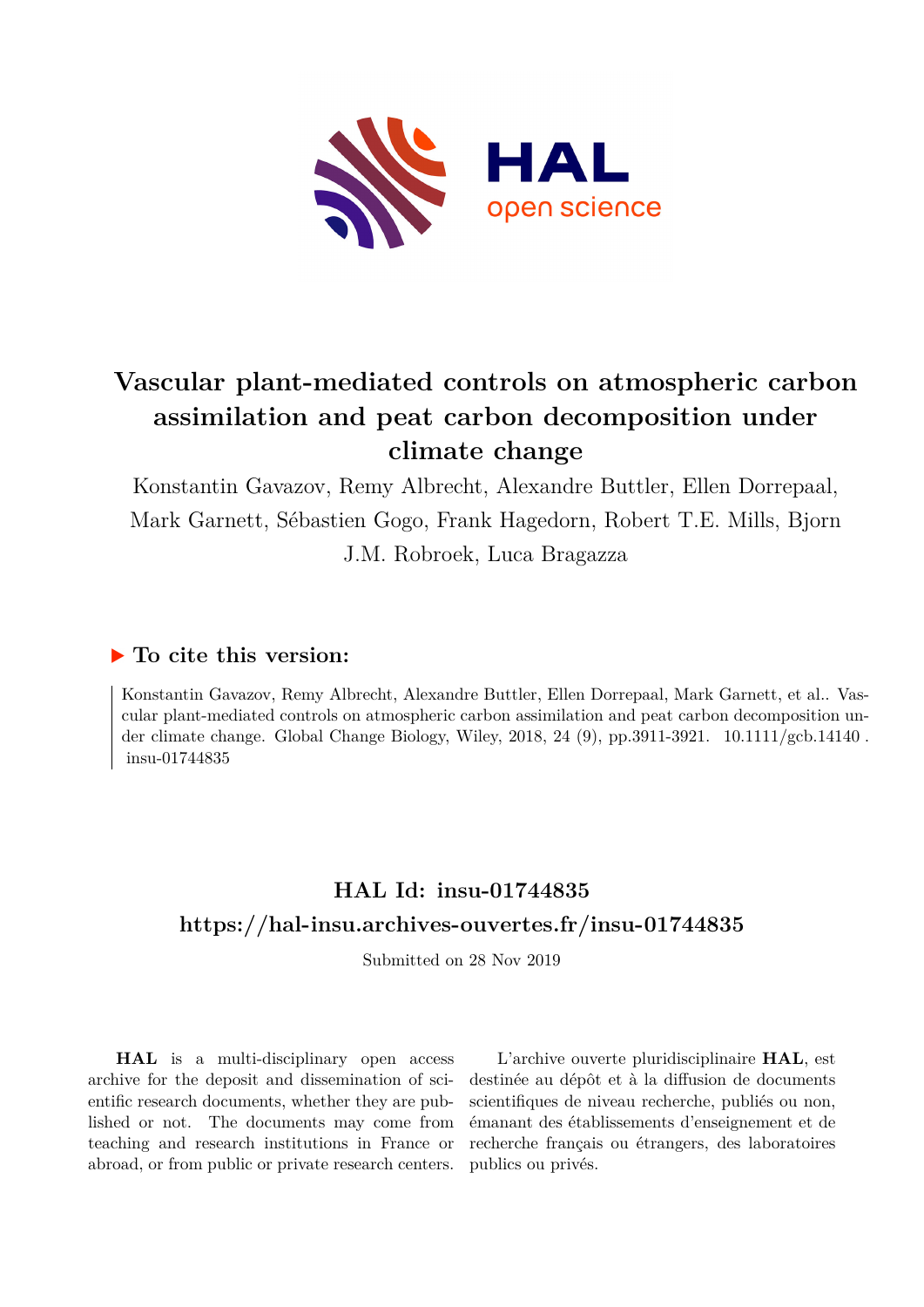| $\mathbf 1$    | Vascular plant-mediated controls on atmospheric carbon assimilation and                                                                                             |
|----------------|---------------------------------------------------------------------------------------------------------------------------------------------------------------------|
| $\overline{2}$ | peat carbon decomposition under climate change                                                                                                                      |
| 3              |                                                                                                                                                                     |
| 4              | Running head: Vascular plants and peat carbon cycling                                                                                                               |
| 5              |                                                                                                                                                                     |
| 6              | Konstantin Gavazov <sup>1,2,3</sup> , Remy Albrecht <sup>1,2</sup> , Alexandre Buttler <sup>1,2,4</sup> , Ellen Dorrepaal <sup>3</sup> , Mark H.                    |
| $\overline{7}$ | Garnett <sup>5</sup> , Sebastien Gogo <sup>6,7,8</sup> , Frank Hagedorn <sup>9</sup> , Robert T.E. Mills <sup>1,2,10</sup> , Bjorn J.M. Robroek <sup>1,2,11</sup> , |
| 8              | Luca Bragazza <sup>1,2,12</sup>                                                                                                                                     |
| $9\,$          |                                                                                                                                                                     |
| 10             | <sup>1</sup> Swiss Federal Institute for Forest, Snow and Landscape Research, WSL Site Lausanne, Station                                                            |
| 11             | 2, 1015 Lausanne, Switzerland                                                                                                                                       |
| 12             | <sup>2</sup> Ecole Polytechnique Fédérale de Lausanne EPFL, School of Architecture, Civil and                                                                       |
| 13             | Environmental Engineering ENAC, Laboratory of ecological systems ECOS, Station 2, 1015                                                                              |
| 14             | Lausanne, Switzerland                                                                                                                                               |
| 15             | <sup>3</sup> Climate Impacts Research Centre, Department of Ecology and Environmental Science, Umeå                                                                 |
| 16             | University, 98107 Abisko, Sweden                                                                                                                                    |
| 17             | <sup>4</sup> Laboratoire de Chrono Environnement, UMR CNRS 6249, UFR des Sciences et Techniques,                                                                    |
| 18             | Université de Franche-Comté, Besançon 25030, France                                                                                                                 |
| 19             | <sup>5</sup> NERC Radiocarbon Facility (East Kilbride), Scottish Enterprise Technology Park, Rankine                                                                |
| 20             | Avenue, East Kilbride, Scotland, G75 OQF, United Kingdom                                                                                                            |
| 21             | <sup>6</sup> Université d'Orléans, ISTO, UMR 7327, 45071 Orléans, France                                                                                            |
| 22             | <sup>7</sup> CNRS, ISTO, UMR 7327, 45071 Orléans, France                                                                                                            |
| 23             | <sup>8</sup> BRGM, ISTO, UMR 7327, BP 36009, 45060 Orléans, France                                                                                                  |
|                |                                                                                                                                                                     |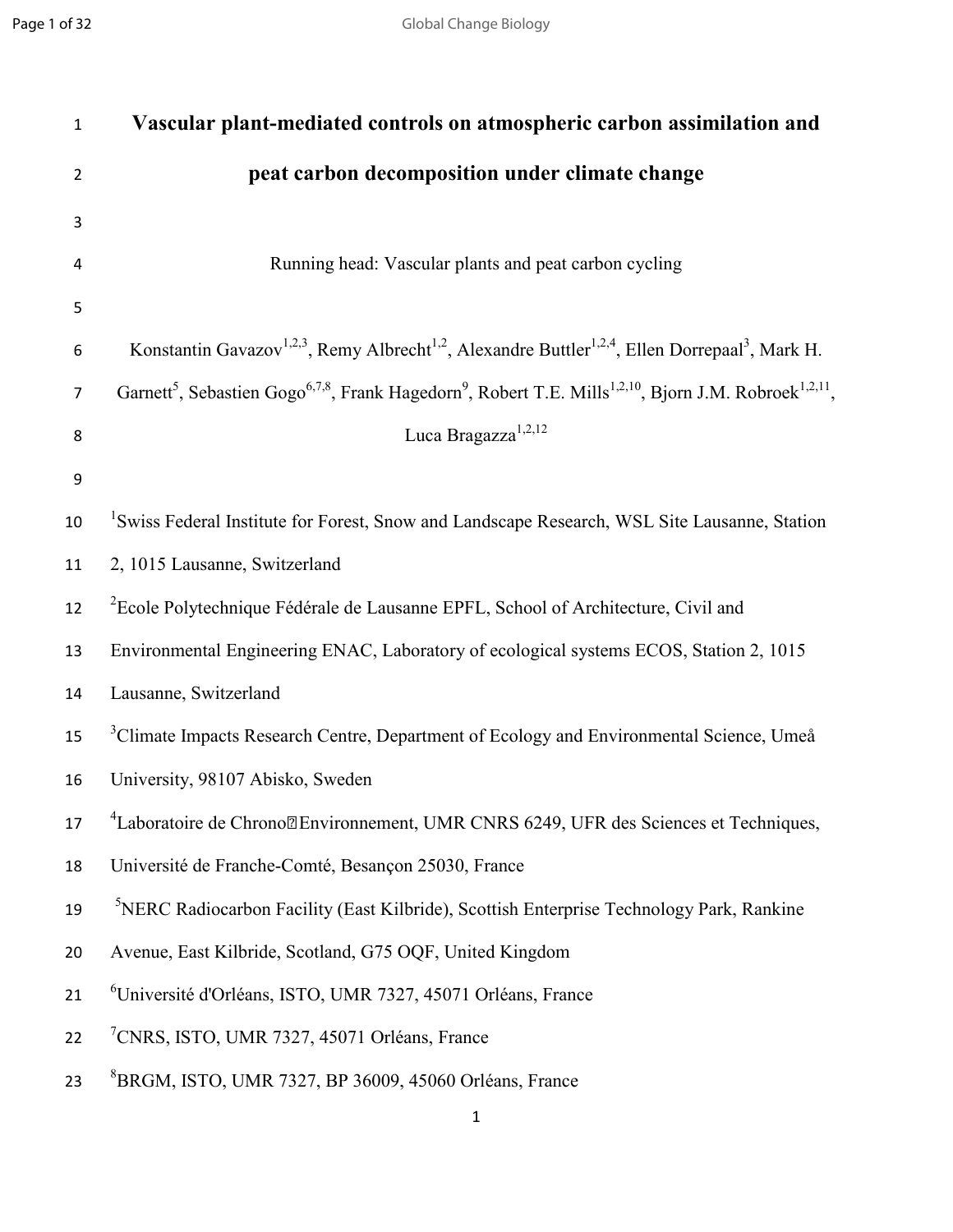<sup>9</sup>Swiss Federal Institute for Forest, Snow and Landscape, Research, WSL Site Birmensdorf,

8903, Birmensdorf, Switzerland

<sup>10</sup> Lancaster Environment Centre, Lancaster University, Lancaster LA1 4YQ, United Kingdom

<sup>11</sup> Biological Sciences, University of Southampton, Southampton SO17 1BJ, United Kingdom

28 <sup>12</sup> Department of Life Science and Biotechnologies, University of Ferrara, Corso Ercole I d'Este

32, I-44121 Ferrara, Italy

## **Correspondence**

Luca Bragazza, Tel: +39 0532 293773, Email: luca.bragazza@unife.it

## **KEYWORDS**

35 climate warming, decomposition, ecosystem respiration, net ecosystem  $CO<sub>2</sub>$  exchange, peatlands,

rhizosphere priming, vascular plant biomass, elevation gradient

## **Paper type: PRIMARY RESEARCH ARTICLE**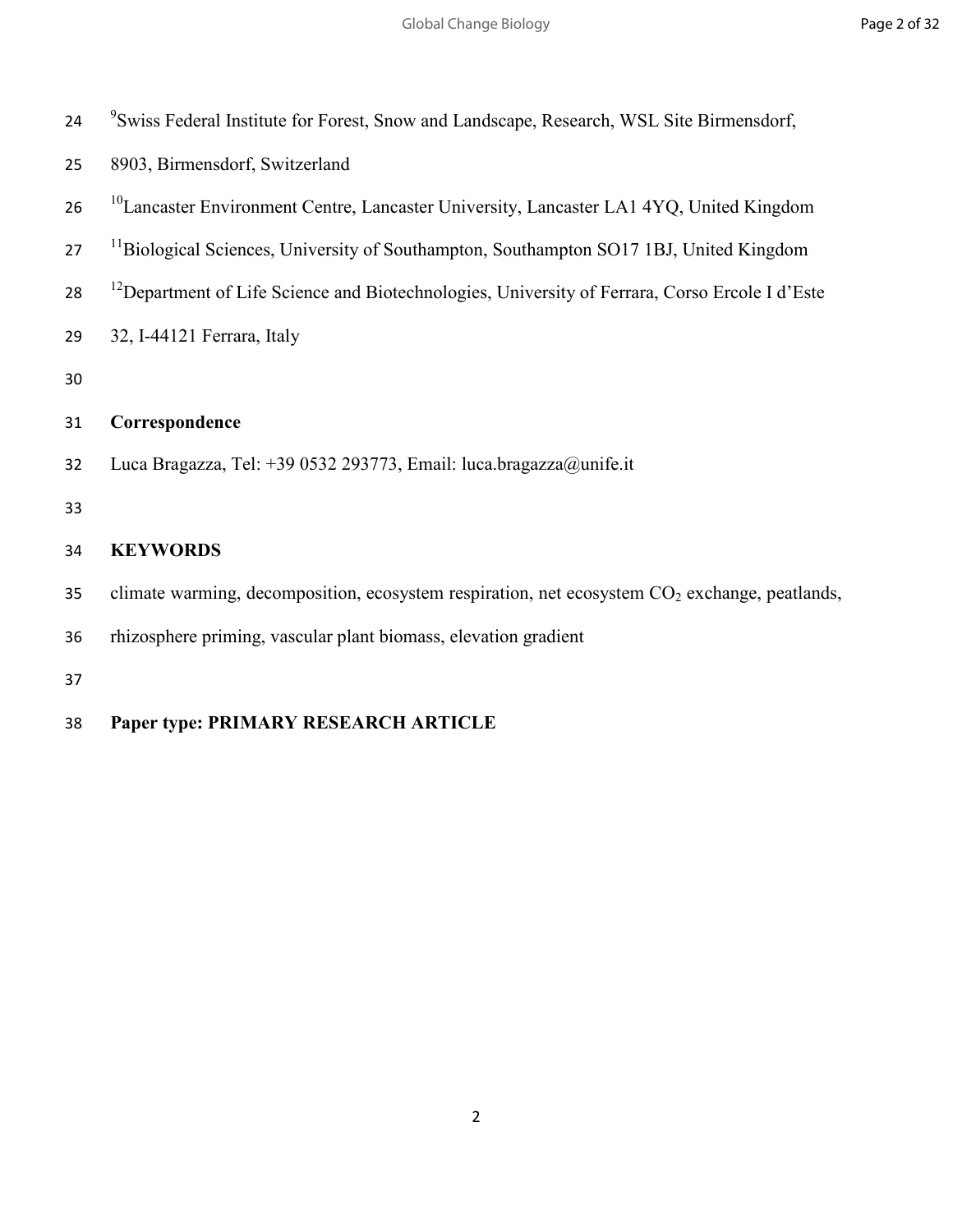#### **Abstract**

Climate change can alter peatland plant community composition by promoting the growth of vascular plants. How such vegetation change affects peatland carbon dynamics remains, however, unclear. In order to assess the effect of vegetation change on carbon uptake and release, we performed a vascular-plant removal experiment in two *Sphagnum*-dominated peatlands that represent contrasting stages of natural vegetation succession along a climatic gradient. Periodic 45 measurements of net ecosystem  $CO<sub>2</sub>$  exchange revealed that vascular plants play a crucial role in assuring the potential for net carbon uptake, particularly with a warmer climate. The presence of vascular plants, however, also increased ecosystem respiration, and by using the seasonal 48 variation of respired  $CO_2$  radiocarbon (bomb-<sup>14</sup>C) signature we demonstrate an enhanced heterotrophic decomposition of peat carbon due to rhizosphere priming. The observed rhizosphere priming of peat carbon decomposition was matched by more advanced humification of dissolved organic matter, which remained apparent beyond the plant growing season. Our results underline the relevance of rhizosphere priming in peatlands, especially when assessing the future carbon sink function of peatlands undergoing a shift in vegetation community composition in association with climate change.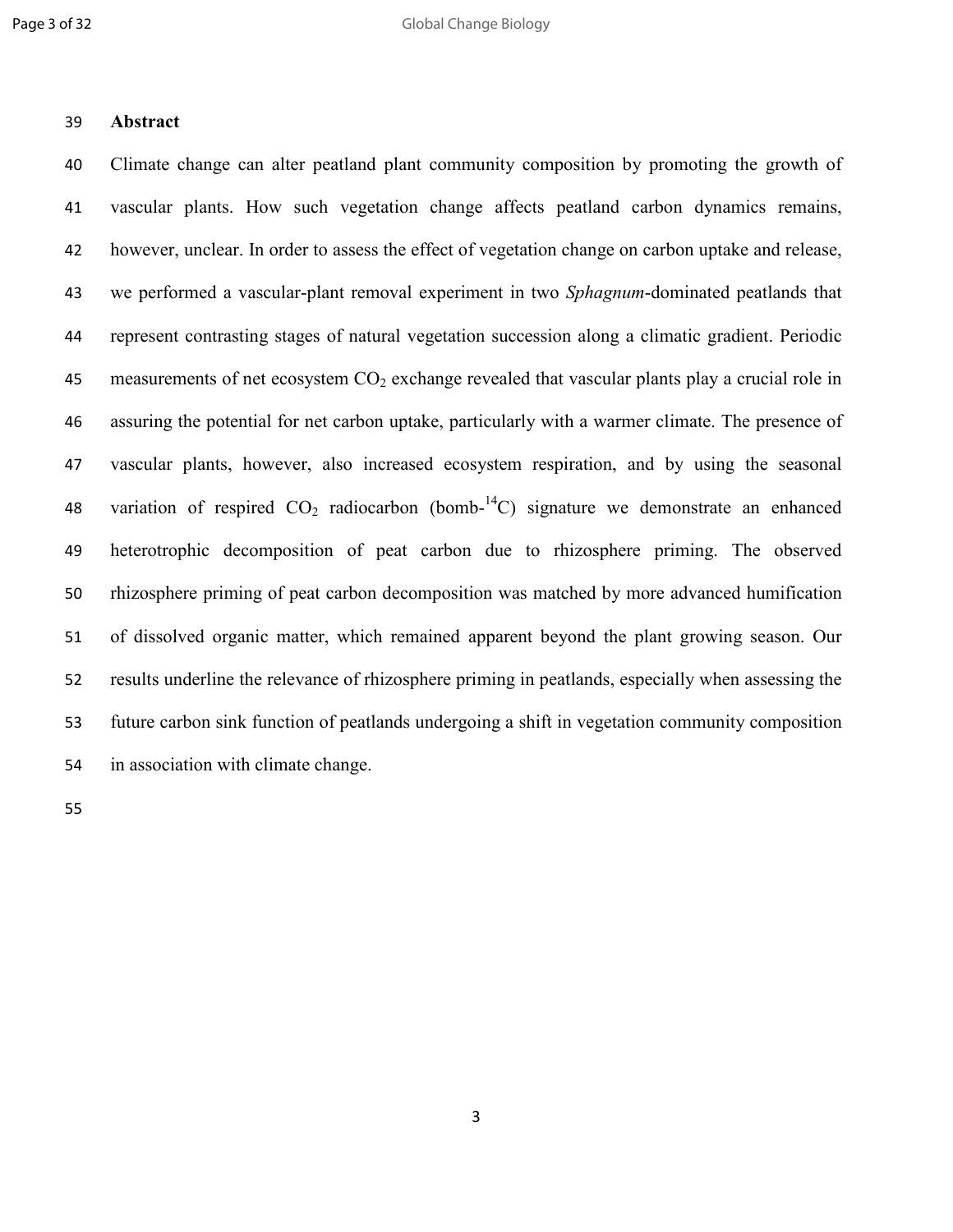#### **INTRODUCTION**

Peatlands are formed under climatic, hydrological and biological conditions that suppress the decomposition of plant litter, resulting in the accumulation of organic matter as peat. The imbalance between litter production and decomposition makes peatlands effective long-term sinks of atmospheric carbon (Yu, 2012). Indeed, despite a distribution limited to c. 3% of the Earth's land surface, peatlands contain c. 30% of its soil carbon (Yu, 2012). In northern peatlands, *Sphagnum* mosses play a crucial role in peat accumulation due to the production of litter particularly resistant to microbial decomposition (Hájek *et al.*, 2011). However, alteration of the hydrological balance (Talbot *et al.*, 2014; Munir *et al.*, 2015), increase in nitrogen availability (Bubier *et al.*, 2007; Juutinen *et al.*, 2010) and, more specifically, climate warming (Weltzin *et al.*, 2000; Dieleman *et al.*, 2015) can promote the growth and cover of vascular plants in peatlands. Such increase in the abundance of vascular plants can potentially reduce the productivity of *Sphagnum* mosses due to, for example, lower light availability (Chong *et al.*, 2012) and increasing evapotranspiration (Hirano *et al.*, 2016). In addition, considering that the decomposition rate of vascular plant litter is much faster than that of *Sphagnum* mosses (Dorrepaal, 2007), it is crucial to clarify the role of a higher vascular plant biomass, particularly with a warmer climate, with reference to the capability of the system to act as carbon sink (Breeuwer *et al.*, 2010; Ward *et al.*, 2013; Wang *et al.*, 2015).

From a belowground biogeochemical perspective, the presence of vascular plants can supply soil microbes with labile carbon substrates via rhizosphere exudates, providing additional energy to invest in decomposition of old organic matter (Fontaine *et al.*, 2007; Schmidt *et al.*, 2011): a process known as the priming effect (Kuzyakov, 2010). Nevertheless, it is still unknown whether the priming effect in peatlands is directly linked to the abundance of vascular plants, and whether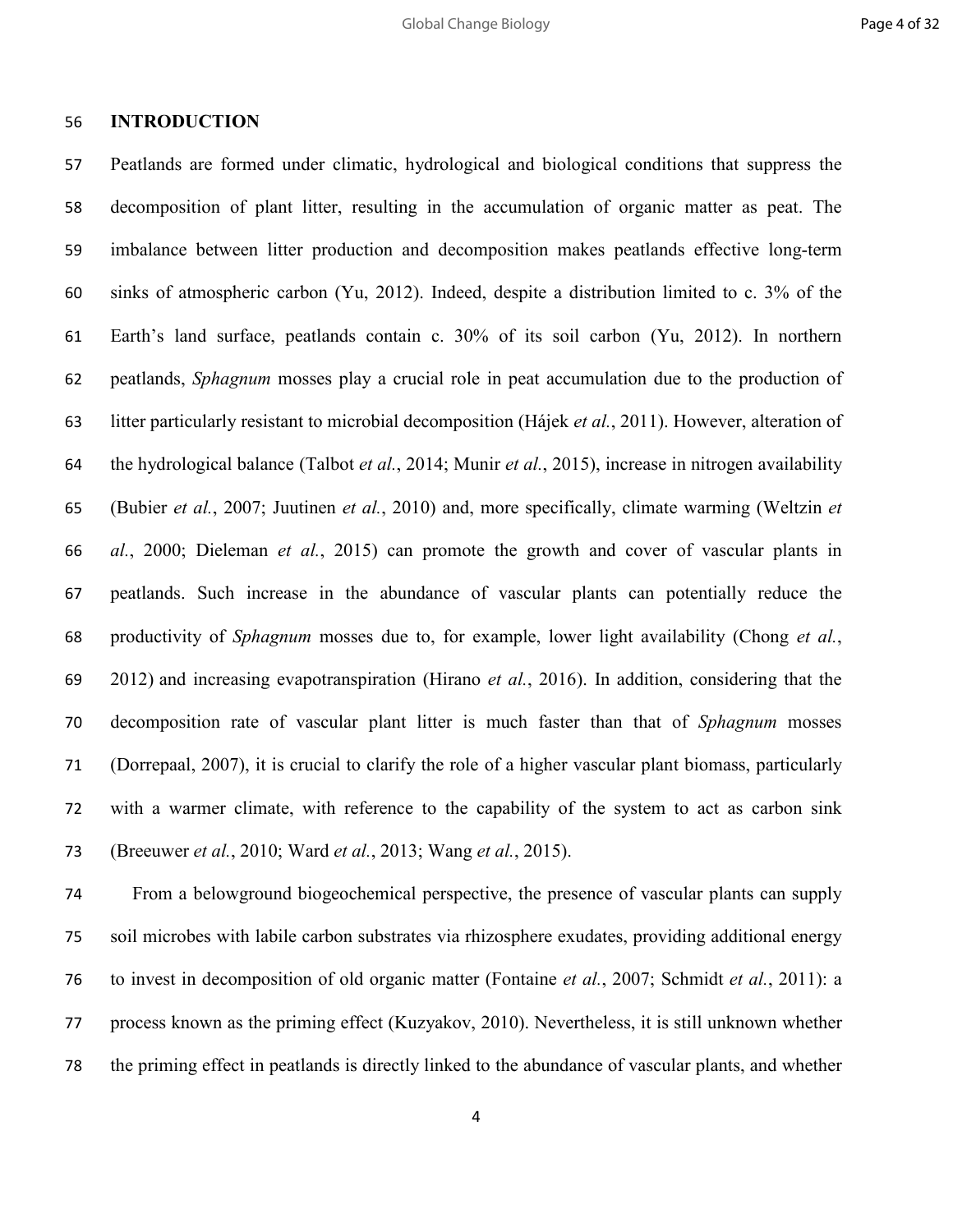#### Page 5 of 32 **Contract Contract Contract Contract Contract Contract Contract Contract Contract Contract Contract Contract Contract Contract Contract Contract Contract Contract Contract Contract Contract Contract Contract C**

the priming effect shows any seasonal trend, particularly in relation to plant phenology. Answering these questions can help to better predict how climate warming will alter the carbon cycle of northern latitude peatlands when vascular plants become more abundant (Dieleman *et al.*, 2015) and the length of the growing season increases (Piao *et al.*, 2008).

To investigate the role of vascular plants in the seasonal net assimilation of atmospheric carbon and in the decomposition of peat carbon under contrasting climatic conditions, we performed a vascular plant-removal experiment in two *Sphagnum*-dominated peatlands that were located at different elevations and thereby naturally differed in mean annual temperature, growing season length and vascular plant abundance (Table 1). As such, the comparison of our study sites should be interpreted as a space-for-time substitution (Blois *et al.*, 2013), whereby the low elevation peatland represents the ecosystem state resulting from a natural response of vegetation to warmer climate compared to the upslope site (Klaus, 2007). During a full growing 91 season, we periodically measured the net ecosystem  $CO<sub>2</sub>$  exchange (NEE), the ecosystem 92 respiration  $(R_{\text{eco}})$  and its radiocarbon signature, and the humification degree of dissolved organic 93 matter in order to: 1) assess the role of vascular plants in assimilation of atmospheric  $CO<sub>2</sub>$ compared to *Sphagnum* mosses under contrasting climatic conditions; and 2) detect any temporal link between the presence of vascular plants and enhanced decomposition of peat through rhizosphere priming and the associated carbon release into both the atmosphere and pore water.

#### **MATERIAL AND METHODS**

#### **Study sites and experimental design**

We selected two *Sphagnum*-dominated peatlands located at 1035 m and 1885 m a.s.l. in Switzerland (Table 1, Table S1). At both sites, dominant vascular plant species were *Eriophorum*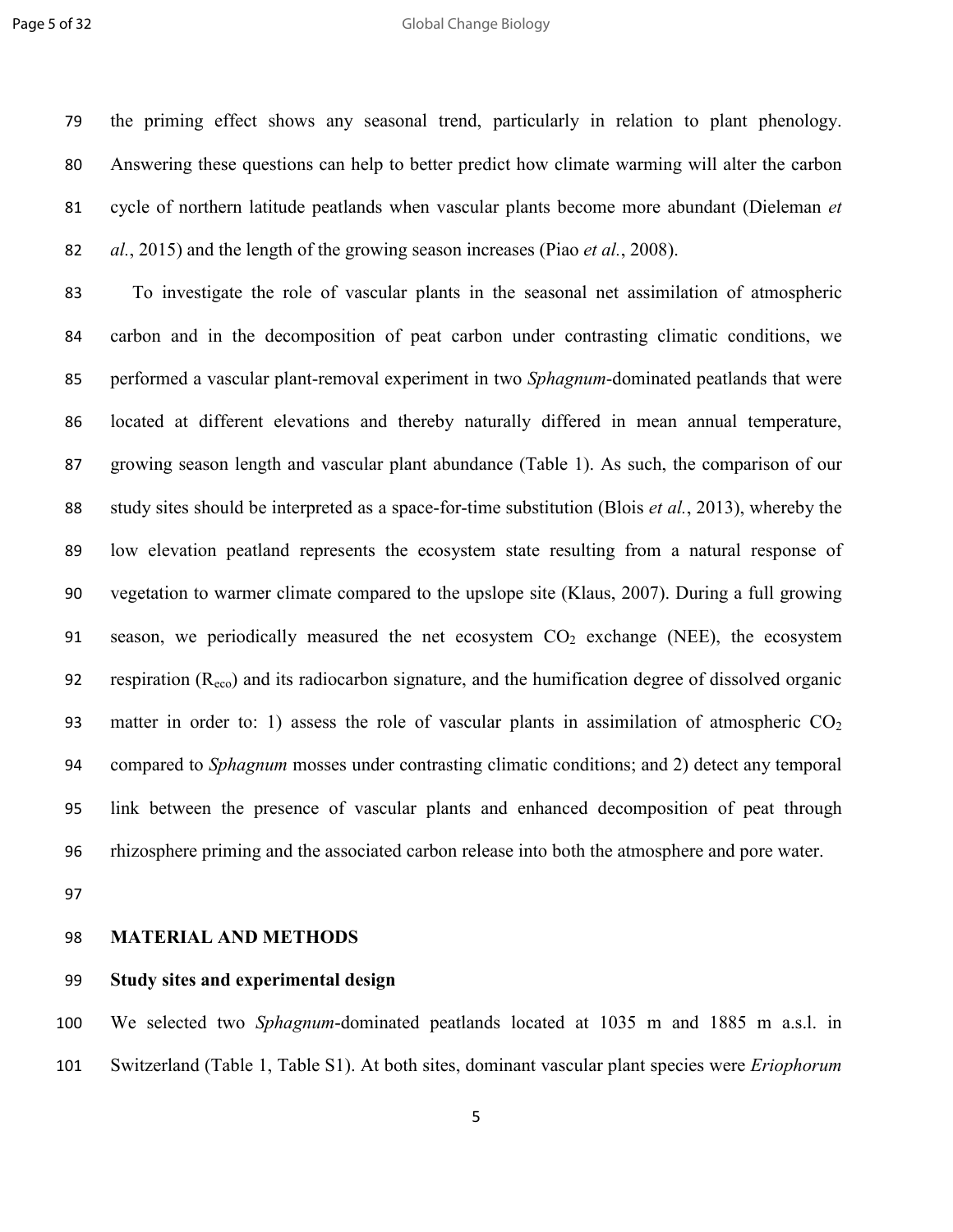*vaginatum*, *Calluna vulgaris* and *Vaccinium* spp., whereas *Sphagnum magellanicum*, *S. capillifolium* and *S. fallax* were the dominant peat moss species (Gavazov *et al.*, 2016). Peat 104 depth was estimated to be  $> 1.5$  m.

At each site, six paired 40x40 cm plots were selected in midsummer 2013. To study the effect of vascular plants on peat decomposition, we clipped the aboveground biomass of vascular plants in half of the plots (-V treatment) without disturbing the moss layer, and left the belowground roots to decompose until measurements commenced the following year (cf. Ward *et al*., 2009; Kuiper *et al*., 2014). We started the field measurements after one year in order to allow the decomposition of most living roots, in particular the most labile fine roots. Due to the low rate of root decomposition in peatlands (Laiho *et al.*, 2004; Moore *et al.*, 2007), we are aware that root biomass did not completely decompose after one year, but the delay of one year in field measurements after biomass removal is, however, expected to have significantly reduced the belowground carbon allocation and root exudation in clipped plots. Vascular plants were left intact in paired control plots (+V treatment) so that our experimental set-up represents a paired-plot design with three replicates. Individual plots were delimited by 10 cm high quadratic stainless steel frames pushed to c. 5 cm depth in the living moss layer, which served as collars for gas flux measurements (see below). At regular intervals during 2013, all plots were trenched along the collars with a 30-cm long knife to avoid root colonisation. In the -V treatments vascular plant regrowth was regularly clipped in 2013, whereas no or very limited regrowth was observed in 2014. Because our primary aim was to study the biogeochemical role of vascular plants on carbon cycling, we decided to limit any secondary effects associated with vascular plant removal by shading the clipped plots (-V) with a UV-resistant mesh simulating the original vascular plant cover as preliminarily measured by photosynthetically active radiation (PAR) extinction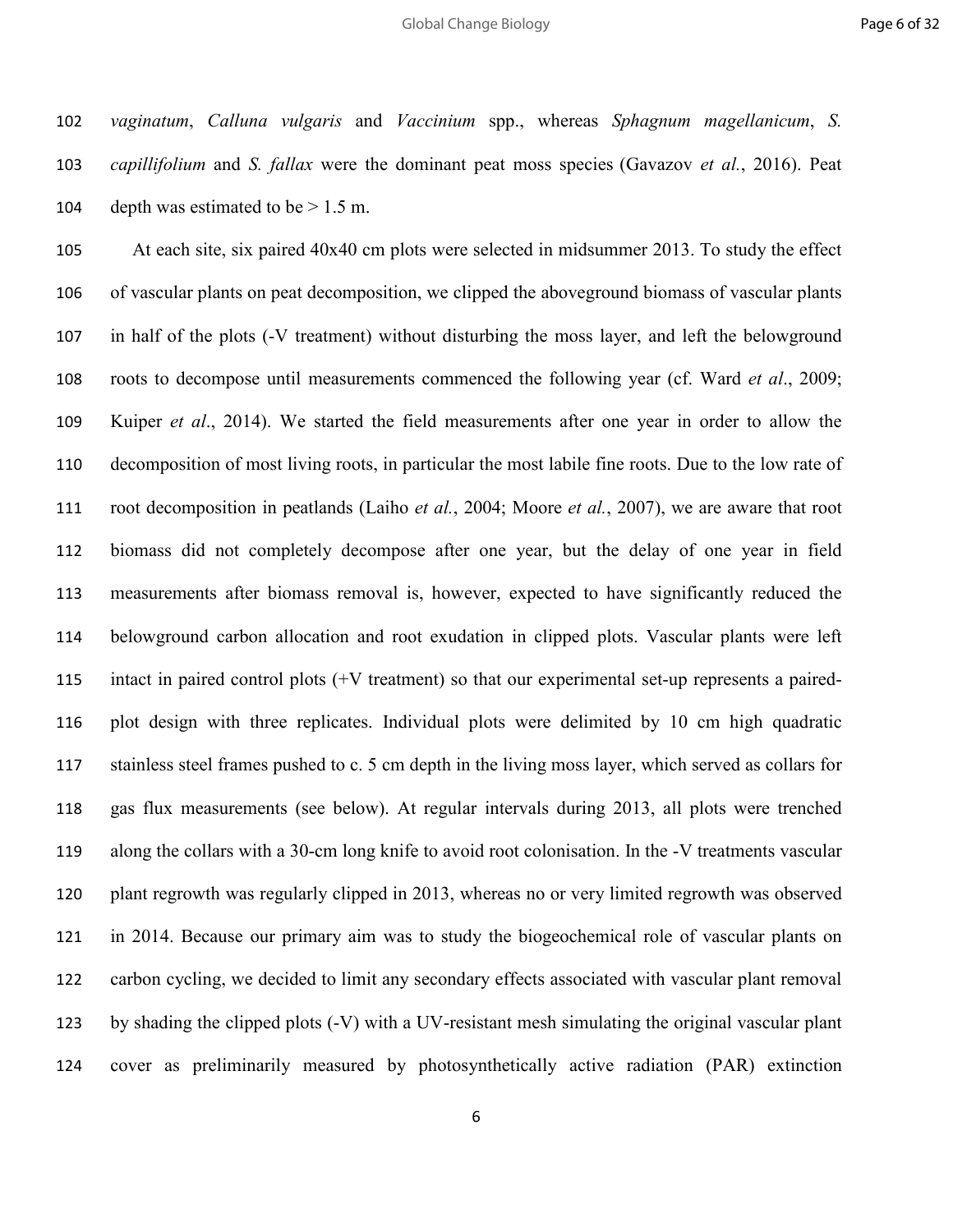underneath the canopy (60% and 30% at low and high elevation, respectively). By doing so, the presence of a mesh avoided the desiccation of peat mosses, maintained the natural PAR intensity, and avoided changes in soil microclimate. During gas exchange measurements this mesh was instead used over the chamber to maintain the natural light intensity. Ancillary measurements of soil temperature and soil water content in the clipped and control plots at both elevations confirmed the suitability of this approach (Table S2).

#### **Plant biomass and cover estimations**

In each peatland, total aboveground vascular plant biomass was estimated by destructively harvesting five random 25x25 cm quadrats at peak standing biomass in 2013. Vascular plant cover within the experimental plots was estimated non-destructively with the point-intercept method. In brief, a pin was lowered over the vegetation through a 40x40 cm grid with 361 holes and the identity of the first intercepted plant was recorded. Species were attributed to one of the existing five categories: graminoids, shrubs, forbs, *Sphagnum spp.* mosses and standing litter, where the total surface cover equals 100%. Control plots (+V) as well as vascular plant removal plots (-V) had 100% *Sphagnum* cover.

#### **CO2 flux measurements**

143 In 2014, one year after the start of the vascular plant removal treatment, a series of monthly  $CO<sub>2</sub>$ flux measurements were carried out during the snow-free period at each peatland starting in mid-April at 1035 m a.s.l. and in mid-June at 1885 m a.s.l. and lasting through to the end of October.  $CO<sub>2</sub>$  fluxes at ecosystem level were measured using a custom made transparent (95% light transmission) Plexiglas chamber (40x40 cm wide, 50 cm high) equipped with a diffusion infrared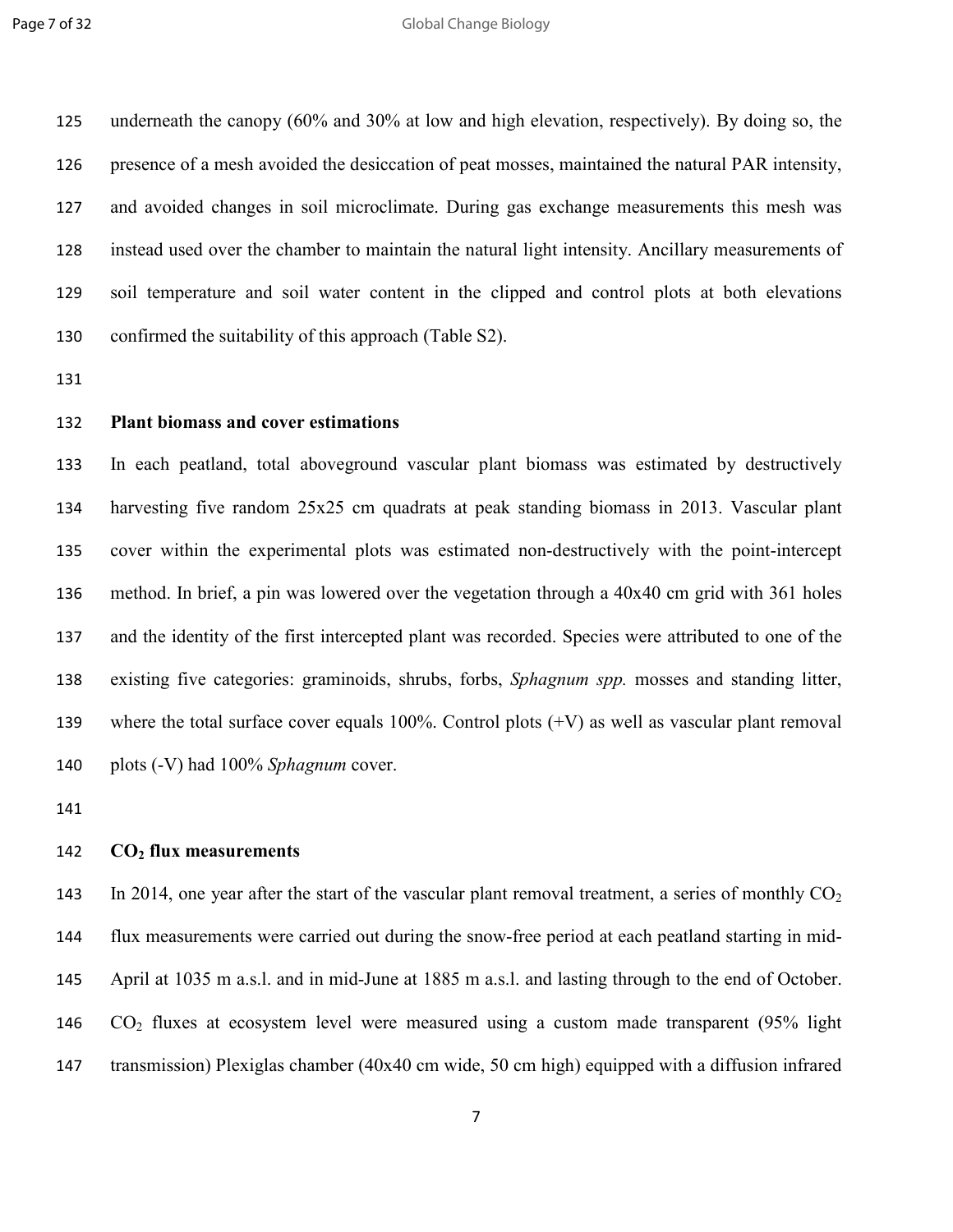gas analyser (GMP343, Vaisala, Finland) and a humidity-temperature probe (HMP57, Vaisala, Finland). Air inside the chamber was mixed with a system of inbuilt computer fans. The chamber had a rubber seal on the bottom and a small capped hole on the top which remained open when the chamber was placed on the permanent stainless-steel collar to avoid pressurisation. Net 152 ecosystem  $CO<sub>2</sub>$  exchange (NEE) measurements were done in full light or and were immediately 153 followed by ecosystem respiration  $(R_{\text{eco}})$  measurements for which the chamber was darkened with a non-transparent cover. All flux measurements were carried out between 10 am and 12 am local time, ensuring optimal photosynthetic conditions for both *Sphagnum* and vascular plants (Bragazza *et al.*, 2016) with vapour-pressure deficit (VPD) below 1.5 kPa and PAR intensity 157 above the vegetation canopy between 1400 and 2100  $\mu$ mol m<sup>-2</sup> s<sup>-1</sup>. Each measurement lasted 1 minute in order to avoid excessive heat and humidity causing condensation inside the chamber. 159 The  $CO<sub>2</sub>$  flux was calculated as a linear change in concentration (ppm), taking into account ambient atmospheric pressure and gas temperature. In this study, negative NEE represents a net  $CO<sub>2</sub>$  assimilation by the plant community and the calculated gross ecosystem productivity (GEP) 162 was derived from the difference between  $R_{\text{eco}}$  and NEE.

**Radiocarbon analysis and age interpretation** 

165 To determine the seasonal contribution of vascular plant-associated R<sub>eco</sub>, we sampled respired CO<sub>2</sub> for radiocarbon analysis in both the clipped and unclipped plots in July and at the end of 167 September 2014 (Table S3). We used a passive  $CO<sub>2</sub>$  sampling method to determine the radiocarbon signature of ecosystem respiration (Garnett *et al.*, 2009). In brief, specific PVC chambers (10 cm diameter, 10 cm height) connected to a zeolite molecular sieve cartridge (MSC) were gas-tight mounted on collars of similar size pre-installed in 2013 in each plot at 7 cm depth.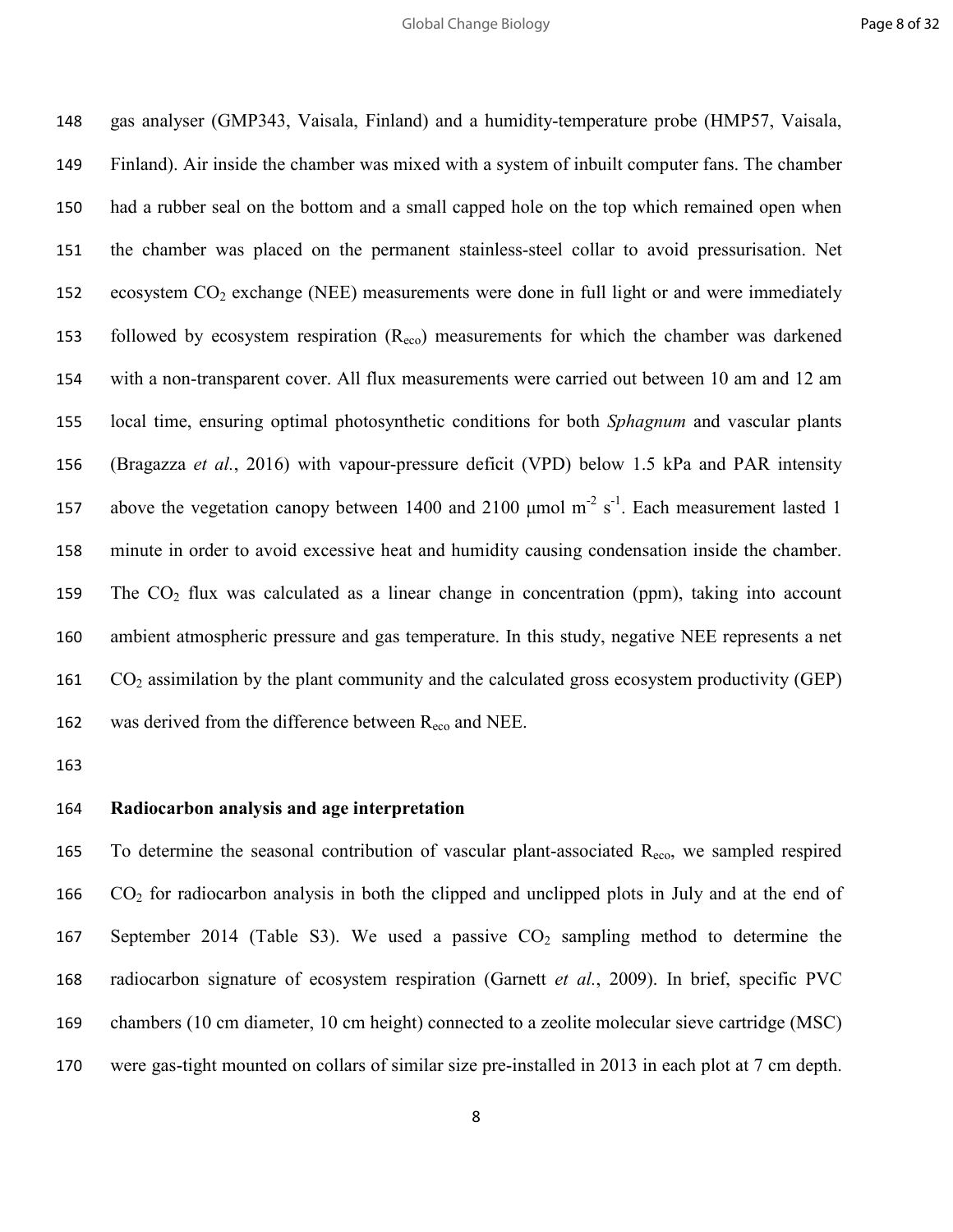171 Prior to sample collection, the atmospheric  $CO<sub>2</sub>$  in the chamber headspace was scrubbed by 172 pumping it at a constant rate  $(0.5 \text{ 1 min}^{-1})$  through a soda lime column for 10 min while 173 monitoring the concentration. The chambers were then left in place for 10 days until, based on 174 CO<sub>2</sub> production rates, a sufficient amount of CO<sub>2</sub> (i.e.  $\geq$  3 ml) was passively trapped on the 175 MSCs by diffusion without the use of an external pump. The trapped  $CO<sub>2</sub>$  was thermally 176 recovered (425 °C) while purging with high-purity nitrogen gas, converted to graphite by  $Fe/Zn$ 177 reduction and analysed by acceleration mass spectrometry (AMS) at the NERC Radiocarbon 178 Facility in Scotland, UK (Garnett & Murray, 2013). Subsamples of  $CO<sub>2</sub>$  were measured on a dual 179 inlet stable isotope mass spectrometer (Thermo Fisher Delta V) to determine their  $\delta^{13}C$  signature. 180 In addition, we evaluated the apparent carbon accumulation rate at the two peatlands by 181 splitting one 20-cm long peat core from each site into 5 cm segments. From these segments, 182 vascular plant remnants were removed, after which the carbon content, peat density and peat age 183 were determined (Table S4). After the combustion of these samples in a high-pressure bomb in 184 the presence of oxygen,  $CO<sub>2</sub>$  was converted to graphite as above. The peat age was estimated by 185 matching the <sup>14</sup>C content with a known record (Levin *et al.*, 2013) of atmospheric <sup>14</sup>CO<sub>2</sub> in order 186 to estimate the date of carbon fixation (Goodsite *et al.*, 2001) according to Cali-Bomb program 187 for post-bomb  $^{14}$ C samples (see Reimer *et al.*, 2004).

Following convention (Stuiver & Polach, 1977), all radiocarbon data were corrected for mass dependent fractionation by normalising to  $\delta^{13}$ CVPDB values of -25‰ using the measured  $\delta^{13}$ C values, and reported as %Modern with reference to the Oxalic Acid international radiocarbon standard. These data (Table S3) were not subjected to further corrections for atmospheric air contamination during chamber enclosure (Czimczik *et al.*, 2006; Natali *et al.*, 2011; Hartley *et al.*, 2012; Hicks Pries *et al.*, 2013) as the fraction of atmospheric  $CO_2$  in the recovered samples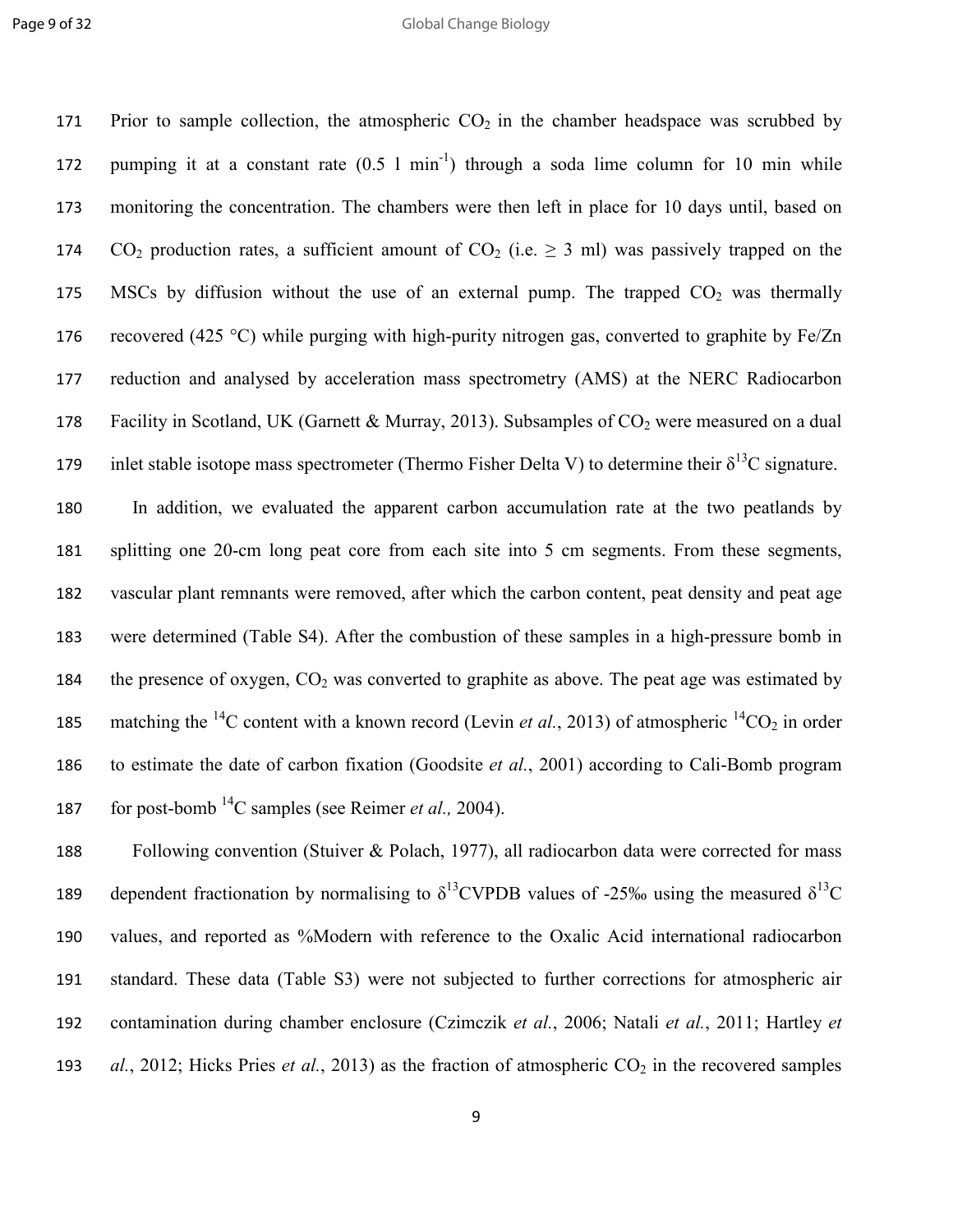194 proved low and subsequent  ${}^{14}C$  corrections remained within the AMS measurement uncertainty 195  $(\pm 0.5 \text{ %Modern}).$ 

196 To distinguish between vascular plant-derived respiration and respiration from peat induced 197 by the presence of vascular plants (i.e. the rhizosphere priming effect), we made a common-198 practice assumption that vascular plants respire contemporary carbon with a  $^{14}C$  signature 199 identical to the current atmosphere (Subke *et al.*, 2011; Hartley *et al.*, 2012), whereas subsurface 200 peat respires older carbon (Hardie *et al.*, 2007), which has become very likely incorporated 201 during the post-1963 bomb-<sup>14</sup>C spike at our studied sites (Table S3). Experimental evidence from 202 peatlands dominated by herbaceous vegetation supports this assumption for vascular plant shoots 203 (Czimczik *et al.*, 2006; Hicks Pries *et al.*, 2013), and further indicates only a small contribution 204 of carbon fixed in the preceding year (i.e. up to 0.7 %Modern enrichment) for roots (Hicks Pries 205 *et al.*, 2013, 2015). A sensitivity analysis confirmed that our conclusions were robust regardless 206 of whether we used current year atmospheric  ${}^{14}C$  values or those from the preceding year. We 207 used data from the nearby Jungfraujoch (53°20' N, 9°54' W, 3580 m a.s.l.) long-term atmospheric 208  $^{14}$ C monitoring station (Levin *et al.*, 2013) to calculate a mean seasonal value (June, July, August 209 and September) for the expected vascular plant-derived  $^{14}$ C signature for the 2014 growing 210 season, which was 102.91 %Modern  ${}^{14}C$ . Elevation differences between the study sites and the 211  $^{14}$ C monitoring station at the Jungfraujoch are expected not to affect the  $^{14}$ C values due to 212 atmospheric mixing (Levin *et al.*, 2008). To this value, we compared the <sup>14</sup>C signature of the 213 vascular plant-associated respiration (D<sub>V plant associated</sub>) in our experiment. Following Hardie *et al.* 214 (2009), the latter was calculated using a two pool mixing model:

215 
$$
D_{V\_plant\_associated} = (D_{+V} \cdot R_{+V} - D_{-V} \cdot R_{-V})/(R_{+V} - R_{-V})
$$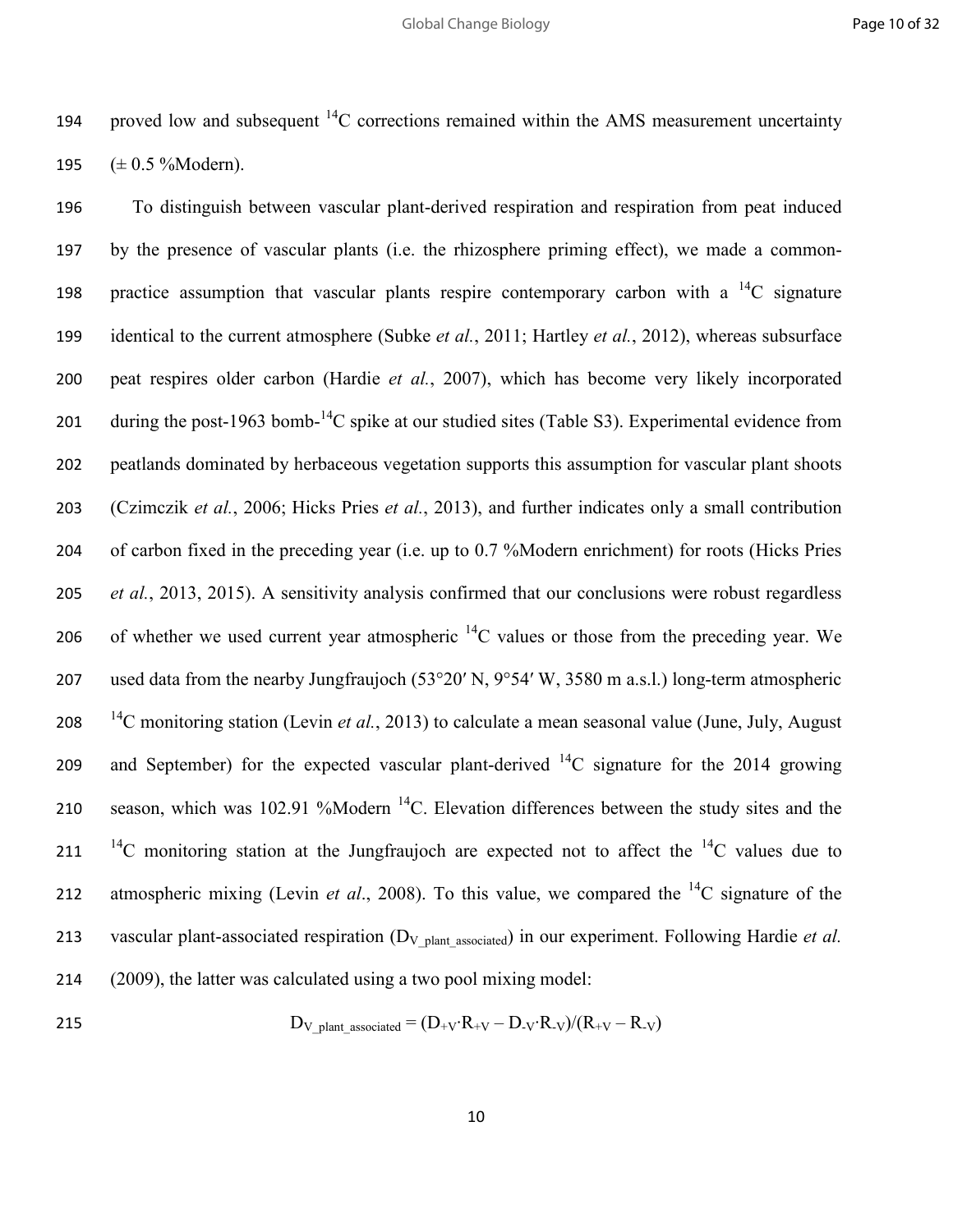where R represents the rate of ecosystem respiration measured on the day of chamber enclosure 217 and D its  ${}^{14}C$  signature in plots with (+V) and without (-V) vascular plants. The vascular plant-associated respiration in our experiment consisted of vascular plant-derived respiration and, potentially, of vascular plant-induced peat respiration. A significant deviation in the calculated <sup>14</sup>C signature of vascular plant associated respiration from that of the expected vascular plant-221 derived  $^{14}$ C signature (ambient atmosphere) was interpreted as an extra source of heterotrophic peat respiration in the presence of vascular plants, i.e. the rhizosphere priming effect.

#### **Pore-water sampling and chemical analyses**

Representative pore-water samples were collected monthly during May-October 2014 from four 226 permanent microporous (0.20 µm) rhizons (Rhizosphere Research Products, The Netherlands) installed in each plot at the rooting depth, i.e. from 5 to 15 cm below the surface. Concentration 228 of ammonium  $(NH_4^+)$  and nitrate  $(NO_3^-)$  were obtained colorimetrically on a continuous-flow autoanalyser (SEAL Analytical, Germany), whereas total nitrogen (TN) and dissolved organic carbon (DOC) were determined by combustion on a Shimadzu analyser (TOC-V CPHCTNM-1). In order to characterise the quality of dissolved organic matter (DOM) and its level of humification, lyophilised subsamples were analysed on a Frontier FT–NIR/MIR Spectrometer 233 (PerkinElmer, USA). The recorded spectra  $(4000 \text{ to } 400 \text{ cm}^{-1})$  of diamond attenuated total 234 reflectance provide information on the DOM functional groups aliphatics  $(2943 \text{ cm}^{-1} \text{ region})$ , 235 carboxylic acids and aromatic esters (1720 cm<sup>-1</sup> region), aromatics (1630 cm<sup>-1</sup> region), lignins 236 (1510 cm<sup>-1</sup> region), phenols (1420 cm<sup>-1</sup> region), and polysaccharides (1090 cm<sup>-1</sup> region) (Niemeyer *et al.*, 1992; Biester *et al.*, 2014). During peat decomposition, substances enriched in carboxylic, aromatic and phenolic groups accumulate with respect to labile polysaccharides,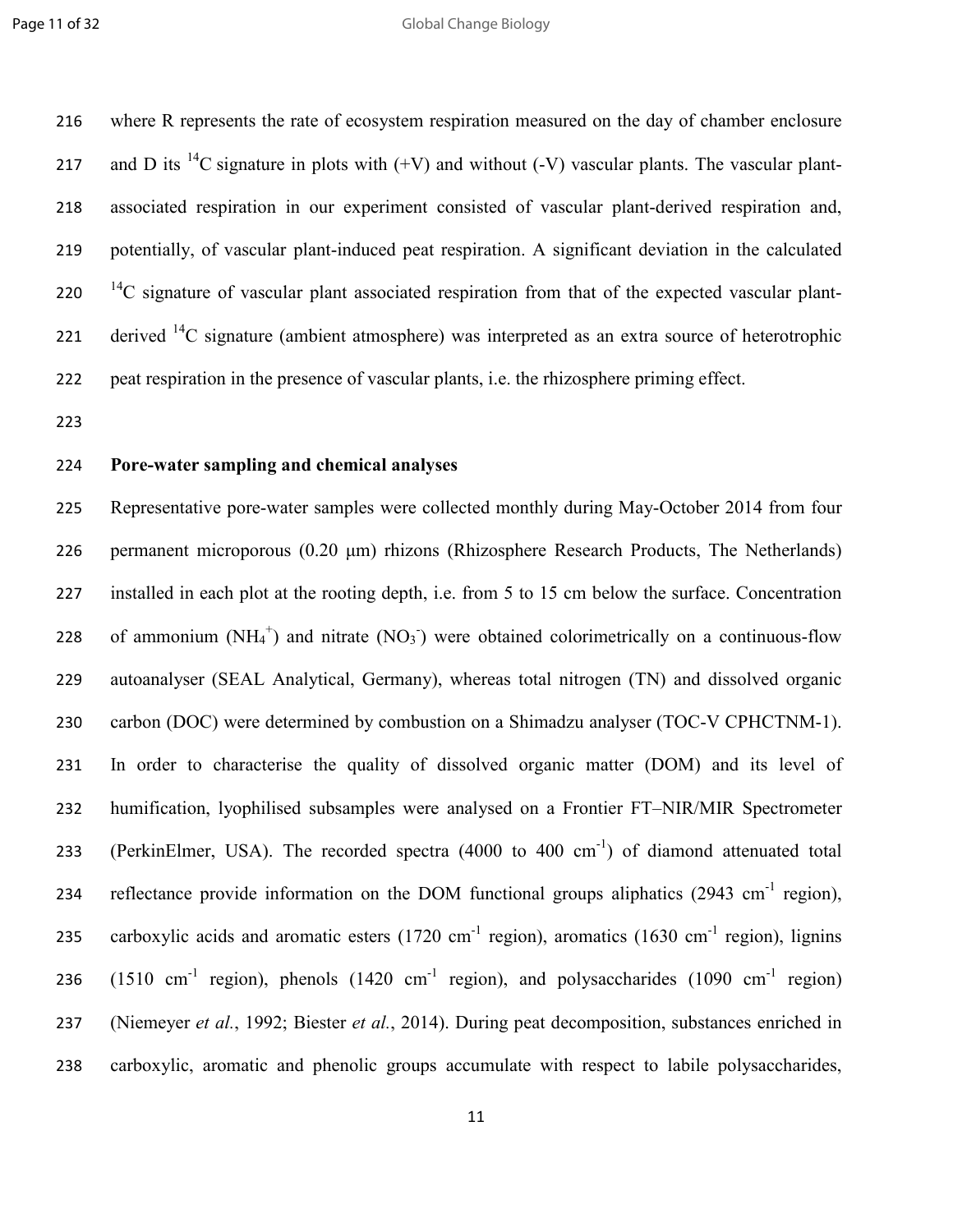thereby increasing the specific ratios between these moieties (Biester *et al.*, 2014). Commonly referred to as humification indices, the ratios 2943/1090, 1720/1090, 1630/1090, 1510/1090, 1420/1090 can be used as an indication of the level of organic matter decomposition (Broder *et al.*, 2012; Hodgkins *et al.*, 2014).

#### **Statistical analysis**

245 Data on seasonal  $CO<sub>2</sub>$  fluxes and pore-water chemistry were analysed as a paired-plot design for the effect of vascular plant removal in each peatland. The hierarchical structure was coded in R3.3 (R Core Team, 2016) as a linear mixed-effects model using the *nlme* package (Pinheiro *et al.*, 2016), accounting for the spatial proximity of +V (control) and -V (clipped) pairs and the repeated measurements in individual plots. Assumptions of normality and homoscedasticity of the residuals in all final models were verified visually using diagnostic plots, and the simplest models were retained by pooling non-significant interactions with the error term. Comparisons between the radiocarbon signature of the atmosphere and the estimated vascular plant-associated CO<sub>2</sub> were done in R using One Sample t-tests for each site and sampling date.

#### **RESULTS**

The main hydrological (water-table depth) and hydro-chemical (water pH and electrical conductivity) parameters were comparable between the two peatlands and overall typical of ombrotrophic peatlands, i.e. rain-fed bogs (Table 1). The main differences between the two sites were related to climatic conditions and abundance of vascular plants, with characteristically higher air temperature, lower precipitation and higher shrub biomass at low elevation (Table 1, Table S1). Because the cover of peat mosses at plot level did not differ between the two sites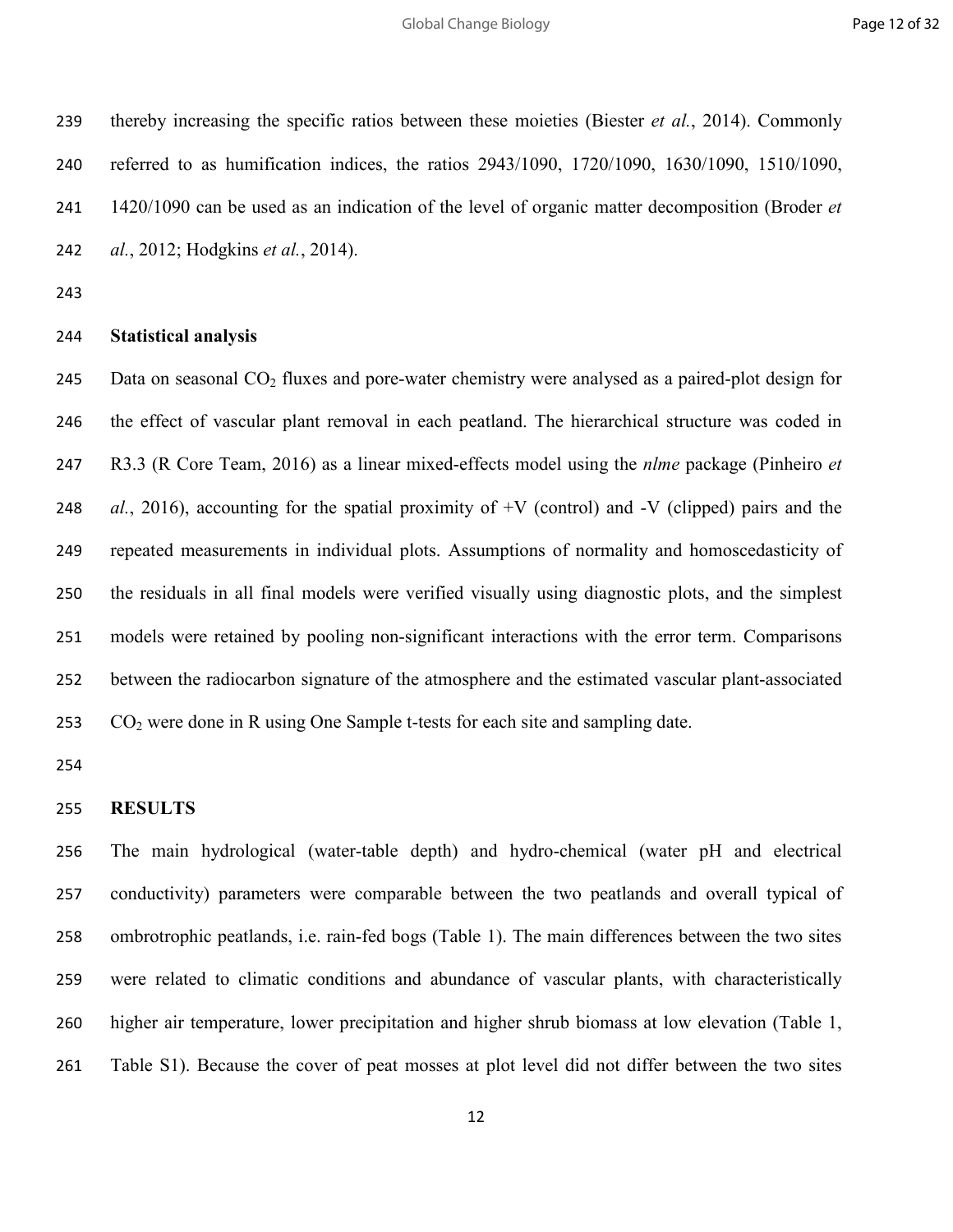#### Page 13 of 32 **Contract Contract Contract Contract Contract Contract Contract Contract Contract Contract Contract Contract Contract Contract Contract Contract Contract Contract Contract Contract Contract Contract Contract**

262 (100% at both sites), the study sites can be regarded as a natural climate change experiment 263 where the natural climatic gradient resulted in similar plant community composition, but with 264 different abundance of vascular plants in response to soil microclimate (Table 1, Table S2).

Overall, the net ecosystem exchange of atmospheric carbon (i.e., NEE) was weaker (i.e. 266 smaller sink capacity) at low elevation with warmer climatic conditions  $(F_{1,4} = 15.5, P = 0.017)$ despite the larger vascular plant biomass (Fig. 1a). Nevertheless, in both peatlands the presence 268 of vascular plants (+V treatment) increased ( $F_{1,35} = 19.4$ ,  $P < 0.001$ ) the net CO<sub>2</sub> assimilation by c. 50% compared to the treatment with *Sphagnum* mosses alone (-V treatment) (Fig. 1a). Furthermore, at low elevation the absence of vascular plants prevented a net assimilation of atmospheric carbon during most of the growing season (Fig. 1a).

During the peak of the growing season, vascular plants contributed to about 50% to gross photosynthesis at both elevations (Fig. 1b) as indicated by the two-fold reduction of potential 274 gross ecosystem productivity (GEP) upon vascular plant removal  $(F_{1,35} = 50.2, P < 0.001)$ . Although vascular plant biomass was significantly larger at low elevation (Table 1), the GEP was similar at both sites in the presence of vascular plants (+V). In the absence of vascular plants (- V), GEP of *Sphagnum* mosses was also comparable between the two sites (Fig. 1b).

278 Overall, ecosystem respiration  $(R_{\text{eco}})$  was slightly larger at low elevation as compared to high 279 elevation site  $(F_{1,4} = 6.4, P = 0.064)$  and at both sites the presence of vascular plants increased 280 R<sub>eco</sub>  $(F_{1,35} = 46.9, P < 0.001)$  (Fig. 1c). By taking into account the CO<sub>2</sub> flux and the 281 corresponding  ${}^{14}C$  signature in plots with and without vascular plants, the two-pool mixing model 282 revealed that late in the growing season the vascular plant-associated respiration was more 283 enriched in bomb- $^{14}$ C than would be expected from autotrophic contributions alone at both low 284  $(t_{1,2} = 8.8, P = 0.006)$  and high  $(t_{1,2} = 2.7, P = 0.053)$  elevation (Fig. 2). An enrichment in bomb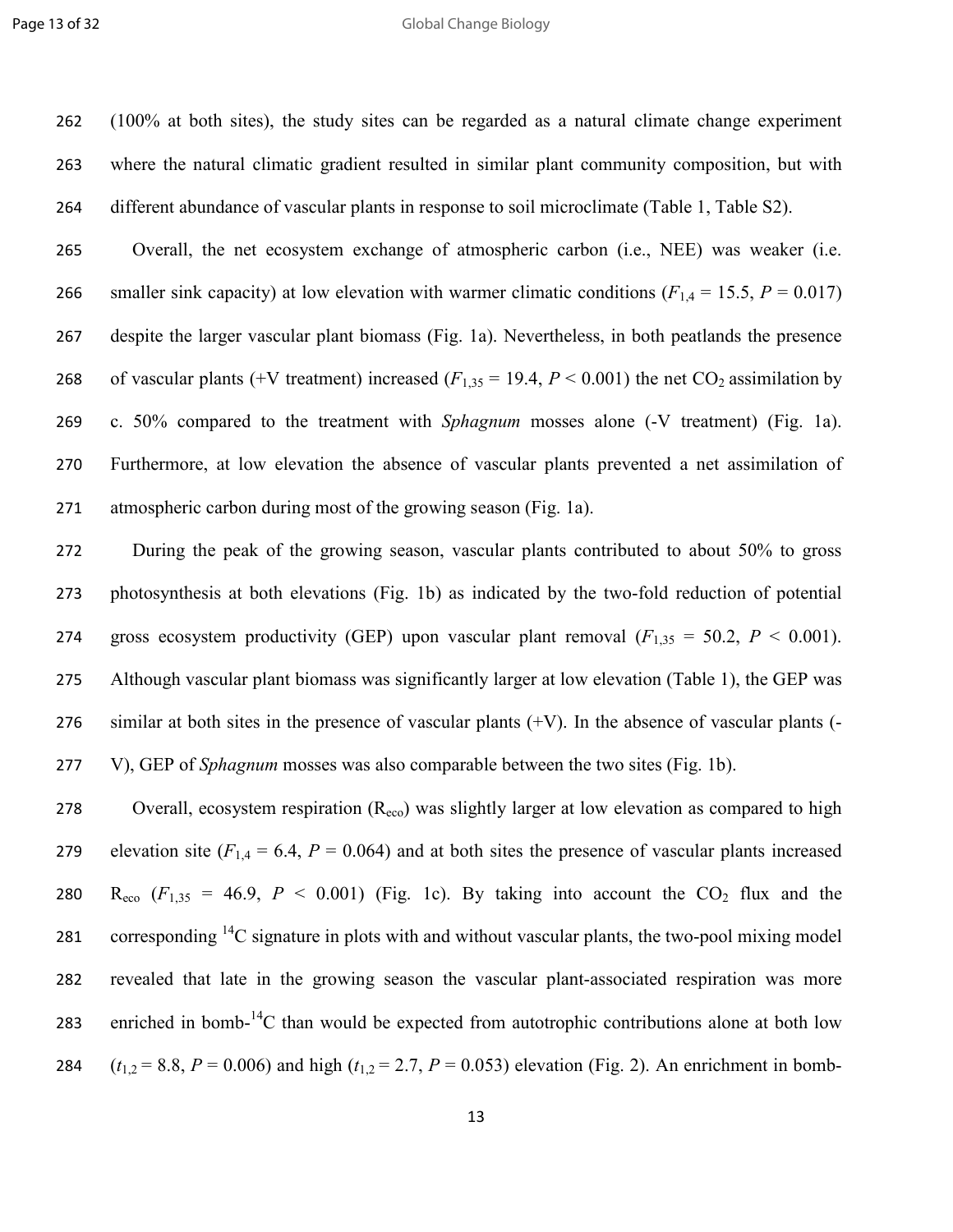285  $^{14}$ C likely occurred also during the peak of the growing season in July (Fig. 2); however, it was 286 masked by larger variability at both low  $(t_{1,2} = 1.4, P = 0.153)$  and high elevation  $(t_{1,2} = 1.9, P = 1.0)$ 0.096).

On the basis of pore-water chemistry, the peatland at low elevation was characterized by a c. 30% greater concentration of dissolved organic carbon (DOC) (Table 1). Furthermore, the FT-IR spectroscopy demonstrated that the presence of vascular plants (+V) was associated with a consistently higher humification of dissolved organic matter in both peatlands. This was indicated by higher concentrations of aliphatic, carboxylic, aromatic, lignin, and phenolic compounds in proportion to more labile polysaccharides (Fig. 3).

#### **DISCUSSION**

Our net ecosystem exchange (NEE) measurements under optimal conditions and during the peak of diurnal photosynthetic activity provide an objective assessment of the potential contribution of 298 vascular plants and *Sphagnum* mosses to the exchange of atmospheric CO<sub>2</sub> in the two contrasting peatlands (Bahn *et al.*, 2009; Bragazza *et al.*, 2016). The NEE results demonstrate that the 300 presence of vascular plants is crucial to maintain high levels of net  $CO<sub>2</sub>$  assimilation in the two peatlands during the growing season (Laine *et al.*, 2012; Ward *et al.*, 2013; Kuiper *et al.*, 2014). *Sphagnum* mosses alone were much less efficient in offsetting ecosystem respiratory CO<sub>2</sub> losses under warmer conditions. Concurrently, gross ecosystem productivity (GEP) in both peatlands was much higher in the presence of vascular plants, in accordance with the higher photosynthetic efficiency of vascular plants compared to mosses (Ward *et al.*, 2009; Armstrong *et al.*, 2015). Despite the larger aboveground plant biomass at lower elevation, GEP was not significantly different between the two peatlands, a result that can be at least partly explained by a larger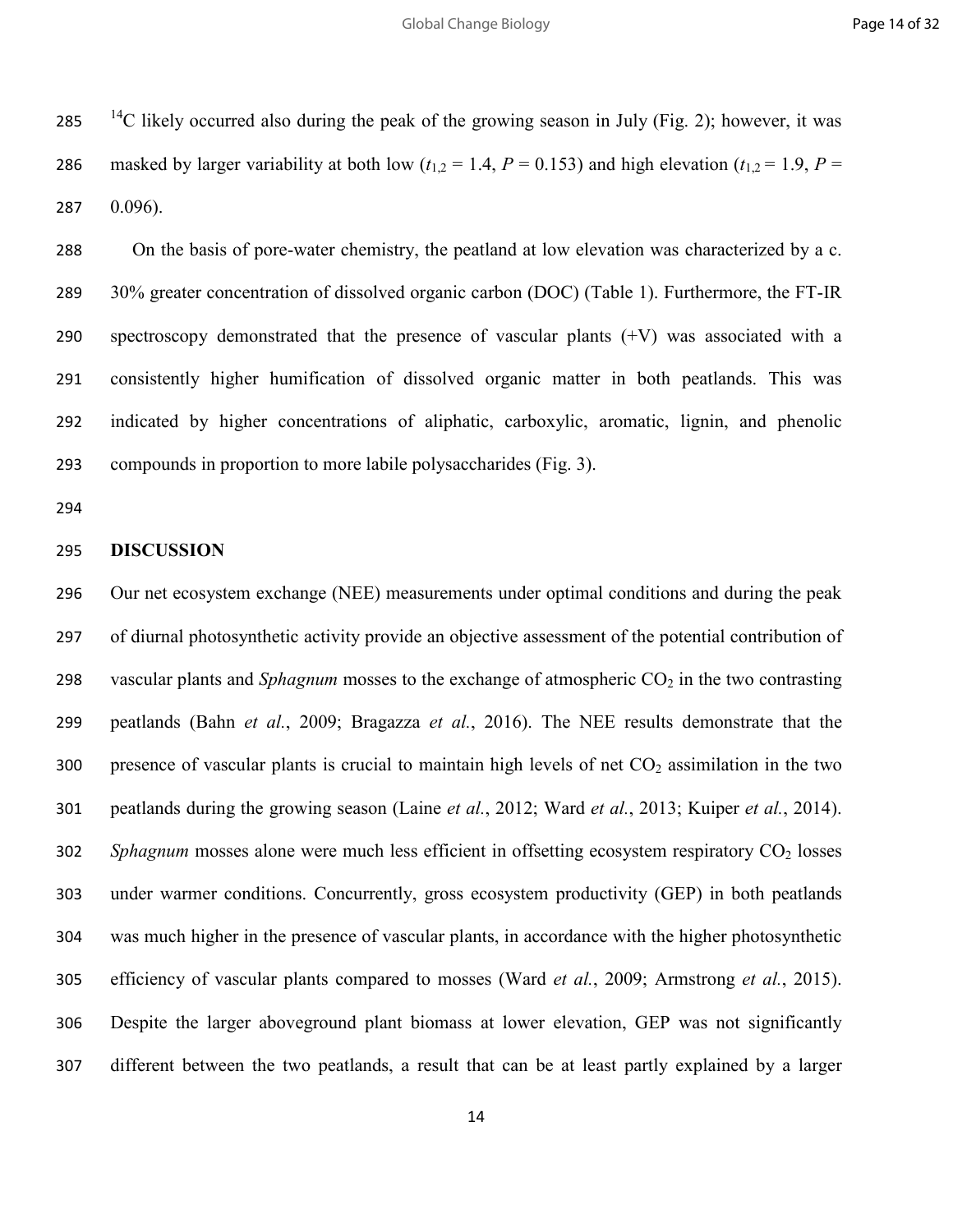#### Page 15 of 32 **Contract Contract Contract Contract Contract Contract Contract Contract Contract Contract Contract Contract Contract Contract Contract Contract Contract Contract Contract Contract Contract Contract Contract**

abundance of shrubs with a greater portion of ligneous, non-photosynthetic tissues at low elevation (Table 1; Fig. S1) (Bubier *et al.*, 2003; Leppälä *et al.*, 2008; Juutinen *et al.*, 2010). On the basis of our field measurements, *Sphagnum* mosses in the two peatlands contributed equally to GEP per surface area, indicating that under suitable conditions of temperature and moisture the photosynthetic potential was the same at both elevations even if the annual productivity can be different (Bragazza *et al.*, 2013). Indeed, albeit a longer growing season (Fig. 1), both vascular plants and *Sphagnum* mosses are likely to experience more limiting photosynthetic conditions at lower elevation due to higher VPD values (Table 1).

316 The overall greater  $R_{\text{eco}}$  in the presence of vascular plants, particularly at low elevation, is likely due to a higher contribution of autotrophic respiration, in line with: the larger vascular plant biomass (Ward *et al.*, 2013; Kuiper *et al.*, 2014; Hicks Pries *et al.*, 2015), the corresponding larger biomass of decomposing roots (Murphy *et al.*, 2009), as well as to an enhancement of heterotrophic respiration, i.e. a boosting of microbial metabolism. The latter can be directly stimulated by the improved soil physical conditions due to warmer climate (Updegraff *et al.*, 2001; Dorrepaal *et al.*, 2009; Conant *et al.*, 2011; Philben *et al.*, 2014) or indirectly promoted by vascular plants through the rhizosphere priming. The two-pool mixing model, taking into account 324 the  $CO_2$  efflux and the corresponding <sup>14</sup>C signature in plots with and without vascular plants at each peatland, shows a consistent enrichment of vascular plant-associated respiration with older carbon, a result that clearly indicates a stimulation of heterotrophic peat decomposition through the rhizosphere priming effect (Hardie *et al.*, 2009; Basiliko *et al.*, 2012; Walker *et al.*, 2016). Although we cannot exclude a contribution of residual decomposing roots to the priming (even after one year of decomposition), if this should take place in the clipped plots it means that the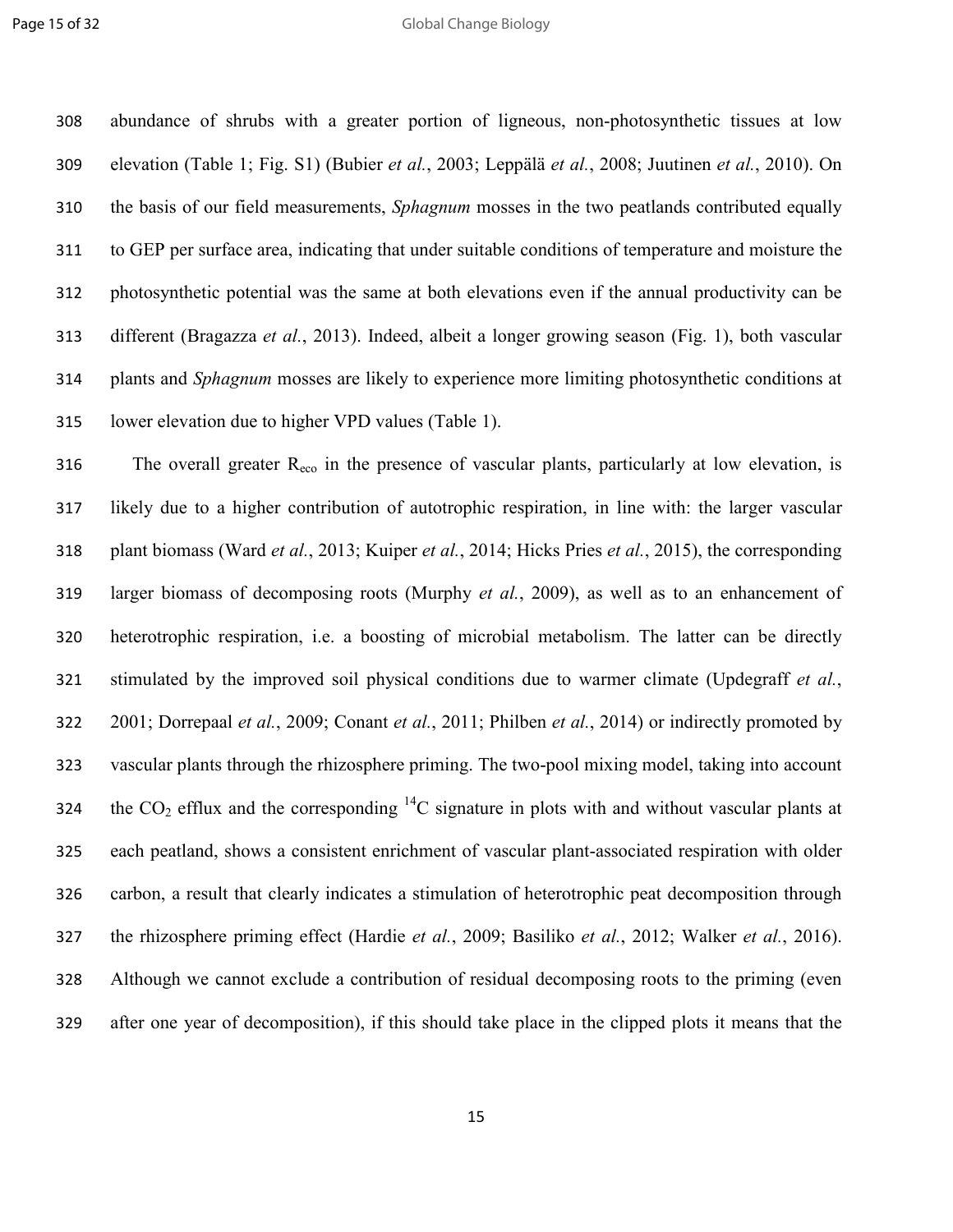330 differences in the  $^{14}$ C enrichment with the control plots would be still larger in total absence of roots in the peat.

A sustained expression of the rhizosphere priming towards the end of the growing season is intriguing because it indicates that the priming can still be active beyond the plant growing season, i.e. when soil and air temperatures as well as GEP already decline (Fig. 1, Table S2). We interpret this apparent temporal asynchrony between aboveground plant productivity and belowground microbial decomposition as result of: i) the low thermal diffusivity of peat that maintained favourable soil temperatures later into the growing season (Table S2), ii) the preferential allocation of carbon resources by vascular plants to their roots well beyond their aboveground senescence (Abramoff & Finzi, 2015; Blume-Werry *et al.*, 2016), and iii) the leaching from fresh leaf litter (Singh *et al.*, 2014) providing soil microbes with labile carbon substrates to access older organic matter (Qiao *et al.*, 2014).

On the basis of FT-IR spectroscopy, at both studied sites there was a higher humification degree of dissolved organic matter in plots with intact vascular plants (Fig. 3), a result that seems to reflect an enhanced microbial metabolism (Glatzel *et al.*, 2003; Höll *et al.*, 2009; Ward *et al.*, 2013; Lou *et al.*, 2014; Dieleman *et al.*, 2016). The removal of vascular plants is indeed expected to reduce the availability of more labile, root-mediated carbon (Gogo *et al.*, 2011) that is used by microbes for synthesising extracellular enzymes (Robroek *et al.*, 2016). Additionally, we observe that warmer climatic conditions and larger vascular plant biomass are ultimately associated with a larger release of dissolved organic carbon (DOC) in the peat soil at low elevation (Table 1). This latter result points to the synergetic role of climate and vegetation in increasing the production and release of DOC from peatlands (Neff & Hooper, 2002; Frey & Smith, 2005; Ward *et al*., 2013; Kane *et al.*, 2014).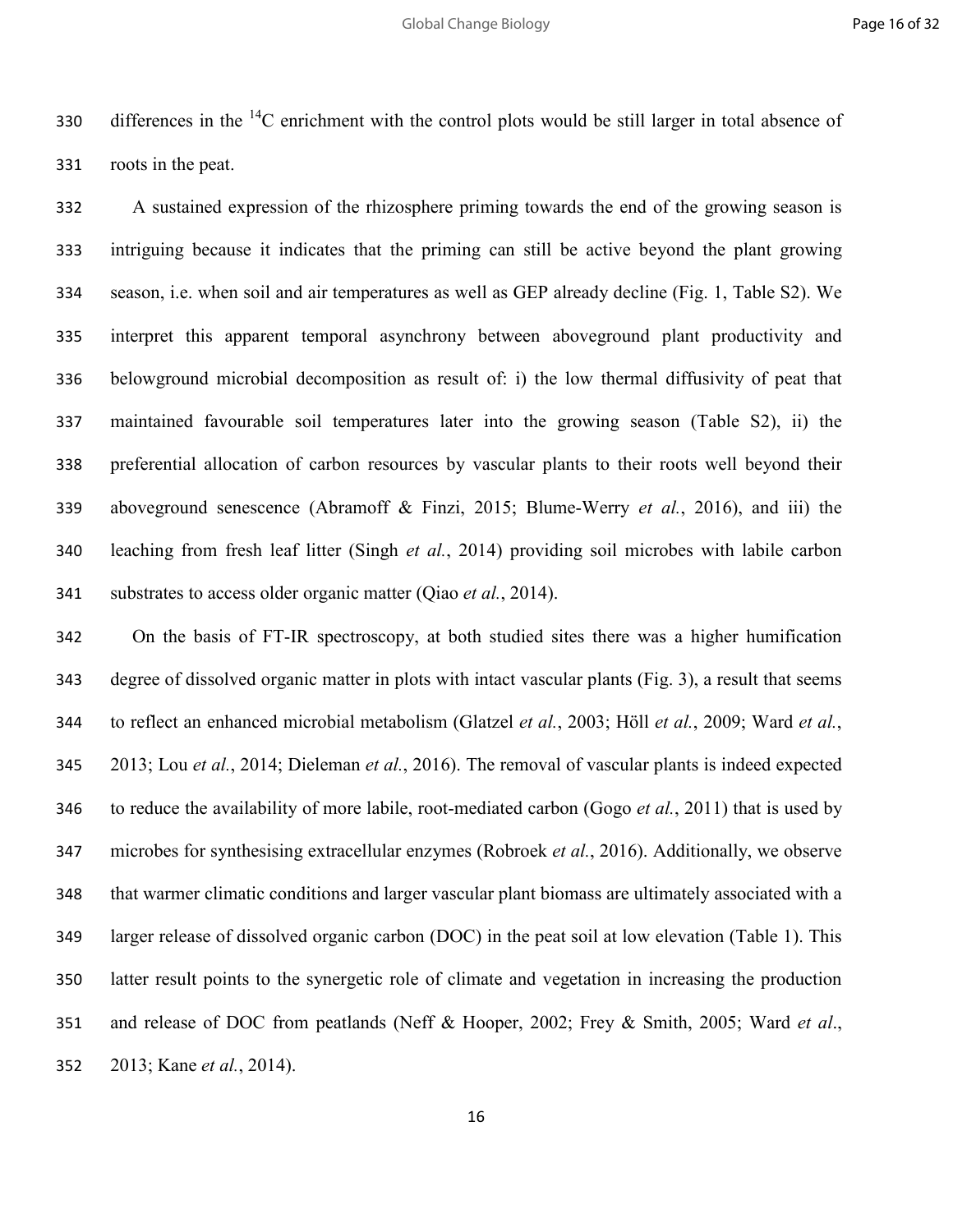353 C on the basis of the <sup>14</sup>C signature in the subsurface peat (Table 1), the estimated age of top 20 cm peat, particularly for the low elevation site, was in line with other studies (see e.g. Shotyk *et al.*, 1997) suggesting a relatively recent peat accumulation, i.e. primarily after the bomb- <sup>14</sup>C peak of 1963. We conclude that the carbon released by the priming effect was only a few decades old (< 20 years) and stored above the mean water-table depth (Table 1). This observation highlights the importance of water table in protecting peat from microbial decomposition (Ise *et al.*, 2008), but also indicates the potential vulnerability of peat carbon if hydrological feedbacks to climate change increase soil oxygenation (Waddington *et al.*, 2015) and, consequently, promote the spreading of vascular plants (Dieleman *et al.*, 2015; Potvin *et al.*, 2015). The apparent rate of carbon accumulation in the peat layers above the mean-water table depth approximated c. 90 g C  $\text{m}^2$  y<sup>-1</sup> for the low elevation site and c. 154 g C m<sup>-2</sup> y<sup>-1</sup> for the high elevation site over a reference period of 26-30 years for both sites, a result suggesting a lower carbon sink capacity of peatlands at the lower end of their altitudinal distribution (Millar *et al.*, 2017). The effective annual contribution of the rhizosphere priming to the observed difference in carbon accumulation rate in relation to the dominant vascular plant functional types and their symbiotic microorganisms remains an open question that deserves further attention (Gavazov *et al*., 2016; Walker *et al*., 2016; Sulman *et al*., 2017).

 Our  $CO<sub>2</sub>$  exchange measurements, whilst covering only a single growing season, show that the presence of vascular plants is crucial to sustain high potential levels of net atmospheric carbon assimilation in peatlands, particularly with warmer climate. Differently, *Sphagnum* mosses alone could not keep pace with the observed higher ecosystem respiratory C-losses with warmer climate. A sustained temporal expression of the rhizosphere priming effect, although deserving further investigation (Luo *et al*., 2016), suggests that the decomposition of older peat can be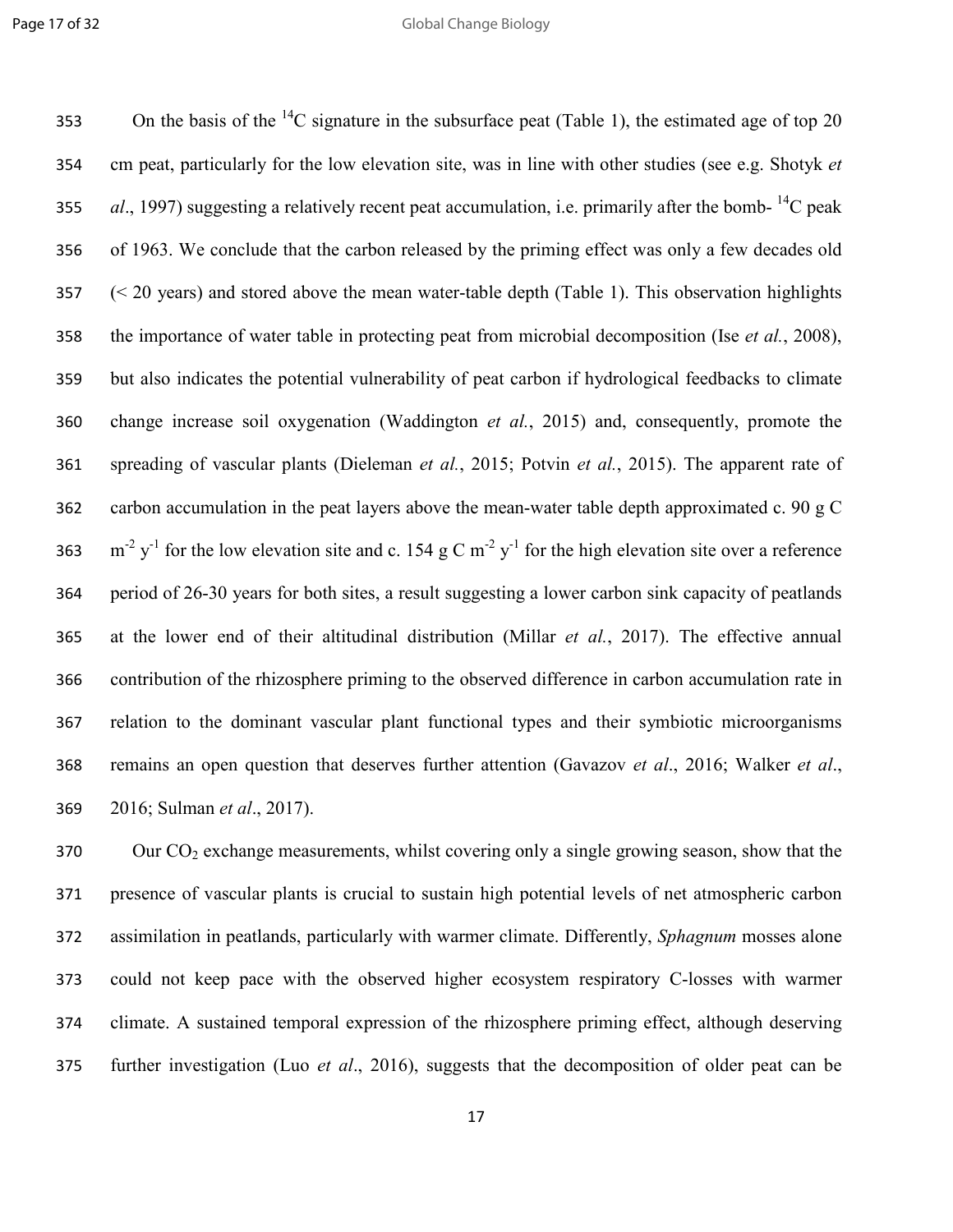promoted even beyond the plant growing season, so affecting the humification of peat and loss of C in both gaseous and dissolved form. We argue that to accurately predict the future capacity of peatlands to act as atmospheric carbon sinks the synergetic interactions among vegetation dynamics, plant phenology and soil microbes must be taken into account, particularly if the rhizosphere priming effect can be further stimulated in warmer soils (Zhu & Cheng, 2011), thereby exerting a positive feedback to carbon emissions from organic rich soils.

#### **ACKNOWLEDGEMENTS**

We thank Lucas Wettstein and Adrian Pulgarin for field assistance and to Vincent Jassey and Laurent Jeanneau for laboratory assistance. Thanks are also due to Ingeborg Levin and Samuel 386 Hammer for providing data on <sup>14</sup>C signature of atmospheric CO<sub>2</sub>. The Service des Forêts, de la Faune et de la Nature (Canton de Vaud) and the Service de la promotion de la nature – Office de l'agriculture et de la nature (Canton de Berne) are acknowledged for giving the permission to access the studied peatlands. This work was supported by the Swiss National Science Foundation grant number: 205320\_144024 to L.B.

#### **REFERENCES**

Abramoff RZ, Finzi AC (2015) Are above- and below-ground phenology in sync? *New* 

*Phytologist*, **205**, 1054–1061.

- Armstrong A, Waldron S, Ostle NJ, Richardson H, Whitaker J (2015) Biotic and abiotic factors interact to regulate northern peatland carbon cycling. *Ecosystems*, **18**, 1395–1409.
- Bahn M, Schmitt M, Siegwolf R, Richter A, Brüggemann N (2009) Does photosynthesis affect
- grassland soil-respired CO2 and its carbon isotope composition on a diurnal timescale? *New*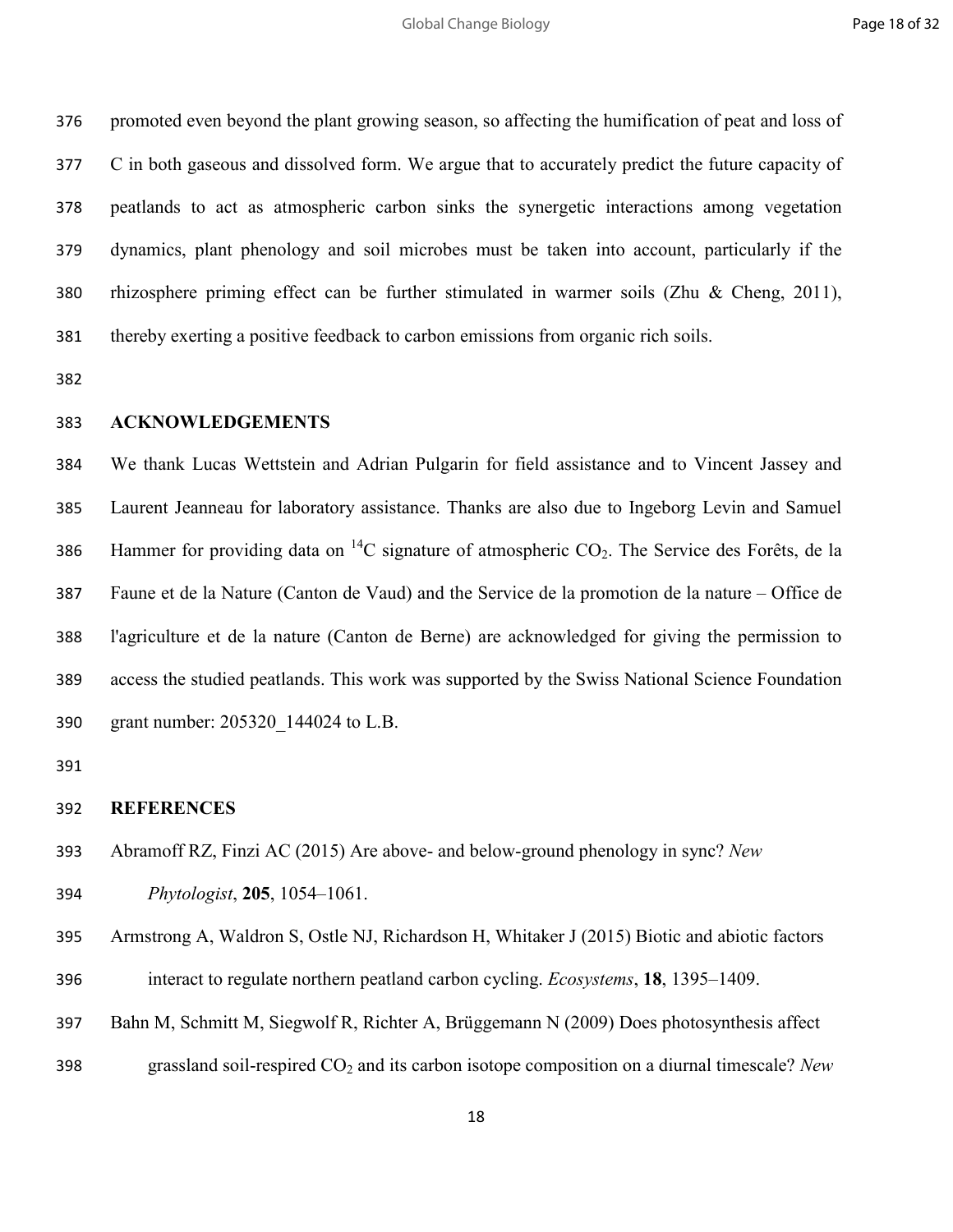| 399 | Phytologist, 182, 451-460.                                                                   |
|-----|----------------------------------------------------------------------------------------------|
| 400 | Basiliko N, Stewart H, Roulet NT, Moore TR (2012) Do root exudates enhance eeat              |
| 401 | decomposition? Geomicrobiology Journal, 29, 374–378.                                         |
| 402 | Biester H, Knorr K-H, Schellekens J, Basler A, Hermanns Y-M (2014) Comparison of different   |
| 403 | methods to determine the degree of peat decomposition in peat bogs. Biogeosciences, 11,      |
| 404 | 2691-2707.                                                                                   |
| 405 | Blois JL, Williams JW, Fitzpatrick MC, Jackson ST, Ferrier S (2013) Space can substitute for |
| 406 | time in predicting climate-change effects on biodiversity. Proceedings of the National       |
| 407 | Academy of Sciences, 110, 9374-9379.                                                         |
| 408 | Blume-Werry G, Wilson SD, Kreyling J, Milbau A (2016) The hidden season: growing season is   |
| 409 | 50% longer below than above ground along an arctic elevation gradient. New Phytologist,      |
| 410 | 209, 978-986.                                                                                |
| 411 | Bragazza L, Parisod J, Buttler A, Bardgett RD (2013) Biogeochemical plant-soil microbe       |
| 412 | feedback in response to climate warming in peatlands. Nature Climate Change, 3, 273–277.     |
| 413 | Bragazza L, Buttler A, Robroek BJM, Albrecht R, Zaccone C, Jassey VEJ, Signarbieux C (2016)  |
| 414 | Persistent high temperature and low precipitation reduce peat carbon accumulation. Global    |
| 415 | Change Biology, 22, 4114-4123.                                                               |
| 416 | Breeuwer A, Heijmans M, Robroek BJM, Berendse F (2010) Field Simulation of Global Change:    |
| 417 | Transplanting Northern Bog Mesocosms Southward. Ecosystems, 13, 712-726.                     |
| 418 | Broder T, Blodau C, Biester H, Knorr KH (2012) Peat decomposition records in three pristine  |
| 419 | ombrotrophic bogs in southern Patagonia. Biogeosciences, 9, 1479–1491.                       |
| 420 | Bubier J, Crill P, Mosedale A, Frolking S, Linder E (2003) Peatland responses to varying     |
| 421 | interannual moisture conditions as measured by automatic $CO2$ chambers. Global              |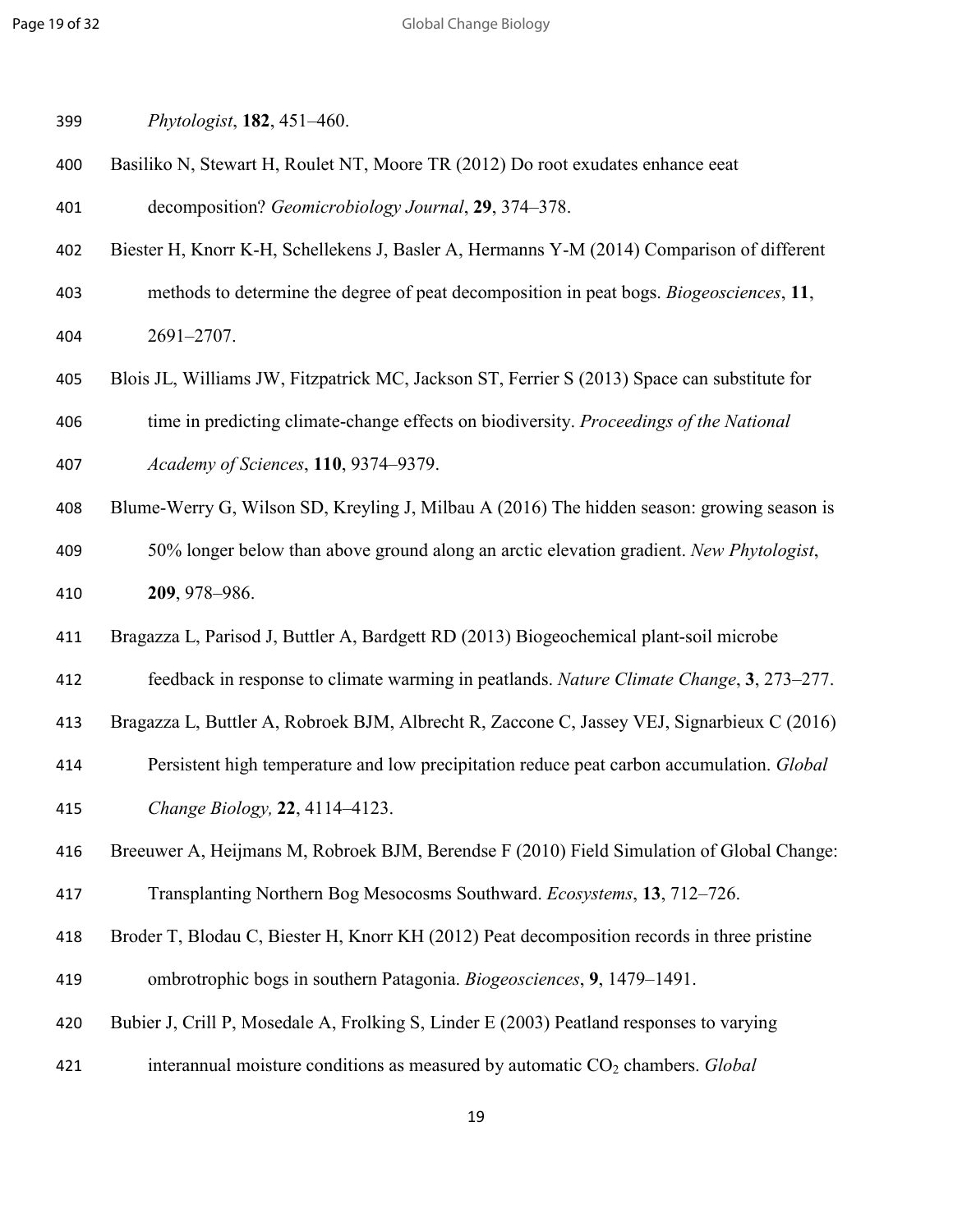- *Biogeochemical Cycles*, **17**, no. 2, 1066.
- Bubier JL, Moore TR, Bledzki LA (2007) Effects of nutrient addition on vegetation and carbon cycling in an ombrotrophic bog. *Global Change Biology*, **13**, 1168–1186.
- Chong M, Humphreys E, Moore TR (2012) Microclimatic response to increasing shrub cover and
- 426 its effect on *Sphagnum*  $CO_2$  exchange in a bog. *Écoscience*, **19**, 89–97.
- Conant RT, Ryan MG, Ågren GI et al. (2011) Temperature and soil organic matter
- decomposition rates synthesis of current knowledge and a way forward. *Global Change Biology*, **17**, 3392–3404.
- Czimczik CI, Trumbore SE, Carbone MS, Winston GC (2006) Changing sources of soil
- respiration with time since fire in a boreal forest. *Global Change Biology*, **12**, 957–971.
- Dieleman CM, Branfireun BA, Mclaughlin JW, Lindo Z (2015) Climate change drives a shift in
- peatland ecosystem plant community: Implications for ecosystem function and stability.
- *Global Change Biology*, **21**, 388–395.
- Dieleman CM, Lindo Z, McLaughlin JW, Craig AE, Branfireun BA (2016) Climate change
- effects on peatland decomposition and porewater dissolved organic carbon biogeochemistry.

*Biogeochemistry*, **128**, 385–396.

- Dorrepaal E (2007) Are plant growth-form-based classifications useful in predicting northern
- ecosystem carbon cycling feedbacks to climate change? *Journal of Ecology*, **95**, 1167–1180.
- Dorrepaal E, Toet S, van Logtestijn RSP, Swart E, van de Weg MJ, Callaghan T V., Aerts R
- (2009) Carbon respiration from subsurface peat accelerated by climate warming in the
- subarctic. *Nature*, **460**, 616-U79.
- Fontaine S, Barot S, Barré P, Bdioui N, Mary B, Rumpel C (2007) Stability of organic carbon in
- deep soil layers controlled by fresh carbon supply. *Nature*, **450**, 277–80.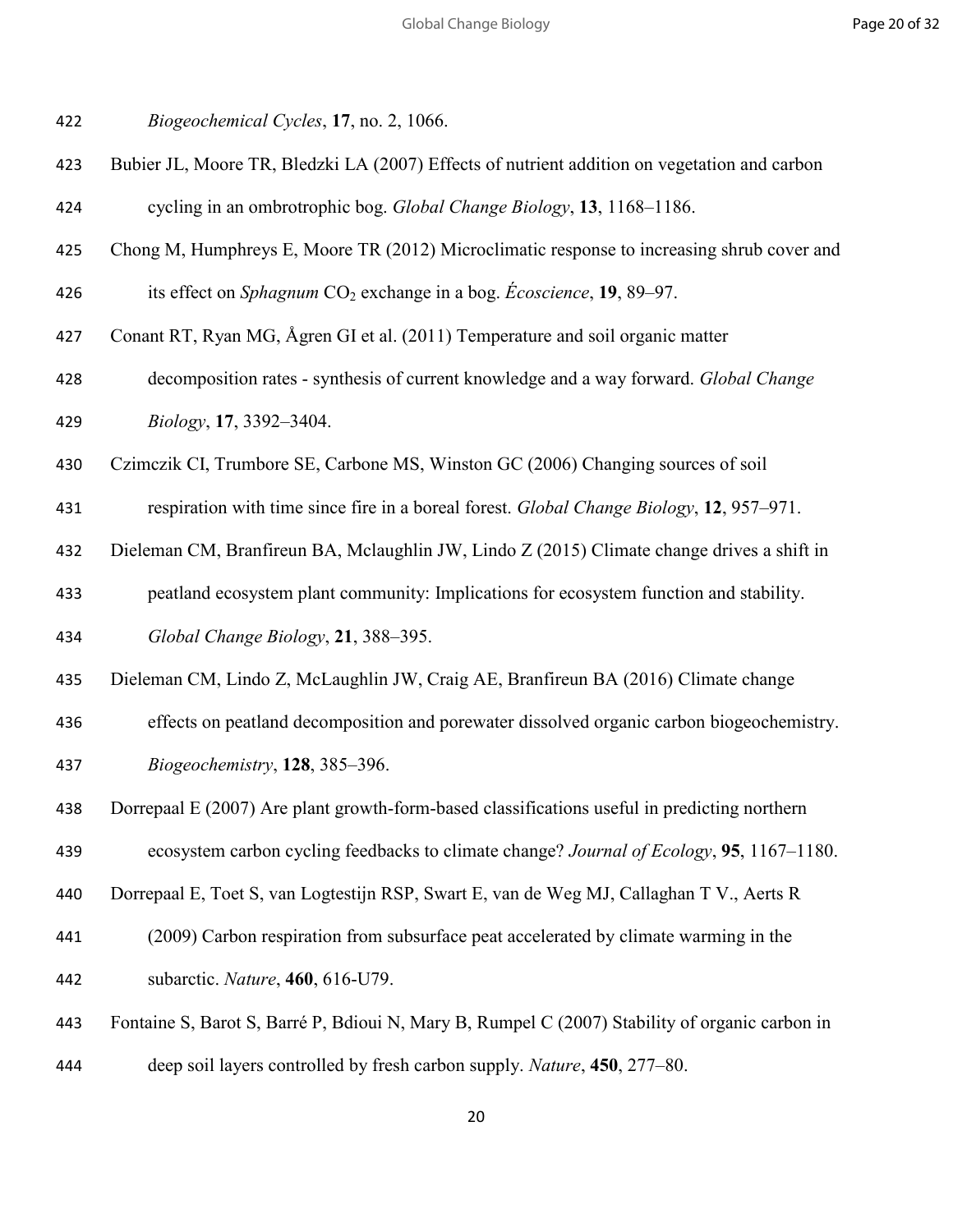| 445 | Frey KE, Smith LC (2005) Amplified carbon release from vast West Siberian peatlands by 2100.              |
|-----|-----------------------------------------------------------------------------------------------------------|
| 446 | Geophysical Research Letters, 32, L09401.                                                                 |
| 447 | Garnett MH, Murray C (2013) Processing of CO <sub>2</sub> samples collected using zeolite molecular sieve |
| 448 | for <sup>14</sup> C analysis at the NERC Radiocarbon Facility (East Kilbride, UK). Radiocarbon, 55,       |
| 449 | $410 - 415$ .                                                                                             |
| 450 | Garnett MH, Hartley IP, Hopkins DW, Sommerkorn M, Wookey PA (2009) A passive sampling                     |
| 451 | method for radiocarbon analysis of soil respiration using molecular sieve. Soil Biology and               |
| 452 | Biochemistry, 41, 1450-1456.                                                                              |
| 453 | Gavazov K, Hagedorn F, Buttler A, Siegwolf R, Bragazza L (2016) Environmental drivers of                  |
| 454 | carbon and nitrogen isotopic signatures in peatland vascular plants along an altitude                     |
| 455 | gradient. Oecologia, 180, 257-264.                                                                        |
| 456 | Glatzel S, Kalbitz K, Dalva M, Moore T (2003) Dissolved organic matter properties and their               |
| 457 | relationship to carbon dioxide efflux from restored peat bogs. <i>Geoderma</i> , 113, 397–411.            |
| 458 | Gogo S, Laggoun-Défarge F, Delarue F, Lottier N (2011) Invasion of a Sphagnum-peatland by                 |
| 459 | Betula spp and Molinia caerulea impacts organic matter biochemistry. Implications for                     |
| 460 | carbon and nutrient cycling. <i>Biogeochemistry</i> , 106, 53–69.                                         |
| 461 | Goodsite ME, Rom W, Heinemeier J et al. (2001) High-resolution AMS <sup>14</sup> C dating of post-bomb    |
| 462 | peat archives of atmospheric pollutants. Radiocarbon, 43, 495–515.                                        |
| 463 | Hájek T, Ballance S, Limpens J, Zijlstra M, Verhoeven JTA (2011) Cell-wall polysaccharides                |
| 464 | play an important role in decay resistance of <i>Sphagnum</i> and actively depressed                      |
| 465 | decomposition in vitro. <i>Biogeochemistry</i> , 103, 45–57.                                              |
| 466 | Hardie SML, Garnett MMH, Fallik AE et al. (2007) Spatial variability of bomb <sup>14</sup> C in an upland |
| 467 | peat bog. Radiocarbon, 49, 1055-1063.                                                                     |
|     |                                                                                                           |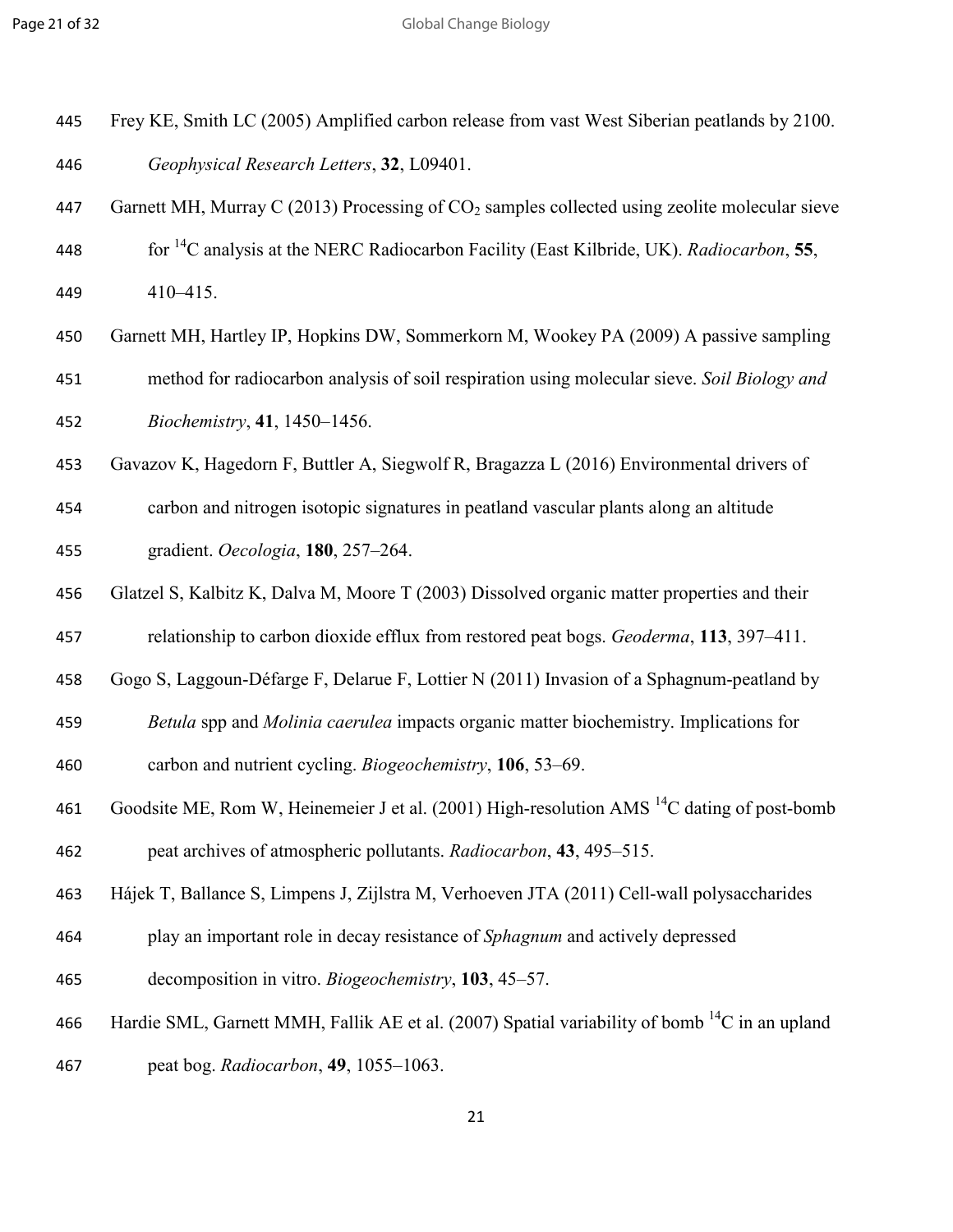| 468 | Hardie SML, Garnett MH, Fallick AE, Ostle NJ, Rowland AP (2009) Bomb- <sup>14</sup> C analysis of               |
|-----|-----------------------------------------------------------------------------------------------------------------|
| 469 | ecosystem respiration reveals that peatland vegetation facilitates release of old carbon.                       |
| 470 | Geoderma, 153, 393-401.                                                                                         |
| 471 | Hartley IP, Garnett MH, Sommerkorn M et al. (2012) A potential loss of carbon associated with                   |
| 472 | greater plant growth in the European Arctic. Nature Climate Change, 2, 875–879.                                 |
| 473 | Hicks Pries CE, Schuur EAG, Crummer KG (2013) Thawing permafrost increases old soil and                         |
| 474 | autotrophic respiration in tundra: Partitioning ecosystem respiration using $\delta^{13}C$ and $\Delta^{14}C$ . |
| 475 | Global Change Biology, 19, 649-661.                                                                             |
| 476 | Hicks Pries CE, van Logtestijn RSP, Schuur EAG, Natali SM, Cornelissen JHC, Aerts R,                            |
| 477 | Dorrepaal E (2015) Decadal warming causes a consistent and persistent shift from                                |
| 478 | heterotrophic to autotrophic respiration in contrasting permafrost ecosystems. Global                           |
| 479 | Change Biology, 21, 4508-4519.                                                                                  |
| 480 | Hirano T, Yamada H, Takada M, Fujimura Y, Fujita H, Takahashi H (2016) Effects of the                           |
| 481 | expansion of vascular plants in <i>Sphagnum</i> -dominated bog on evapotranspiration.                           |
| 482 | Agricultural and Forest Meteorology, 220, 90-100.                                                               |
| 483 | Hodgkins SB, Tfaily MM, McCalley CK et al. (2014) Changes in peat chemistry associated with                     |
| 484 | permafrost thaw increase greenhouse gas production. Proceedings of the National Academy                         |
| 485 | of Sciences, 111, 5819-5824.                                                                                    |
| 486 | Höll BS, Fiedler S, Jungkunst HF, Kalbitz K, Freibauer A, Drösler M, Stahr K (2009)                             |
| 487 | Characteristics of dissolved organic matter following 20 years of peatland restoration.                         |
| 488 | Science of The Total Environment, 408, 78-83.                                                                   |
| 489 | Ise T, Dunn AL, Wofsy SC, Moorcroft PR (2008) High sensitivity of peat decomposition to                         |
| 490 | climate change through water-table feedback. Nature Geoscience, 1, 763–766.                                     |
|     | つつ                                                                                                              |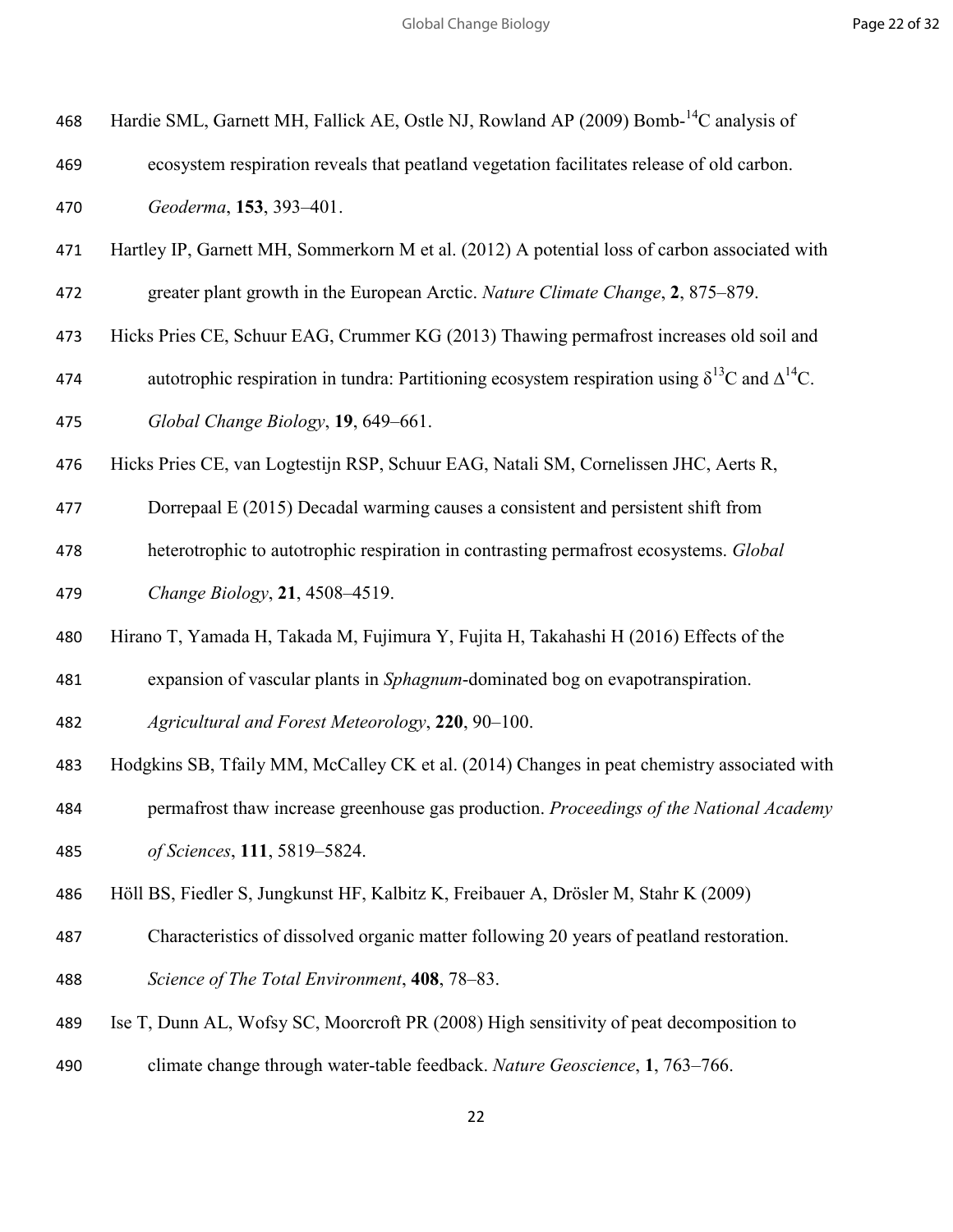| 491 | Juutinen S, Bubier JL, Moore TR (2010) Responses of vegetation and ecosystem CO <sub>2</sub> exchange |
|-----|-------------------------------------------------------------------------------------------------------|
| 492 | to 9 years of nutrient addition at Mer Bleue bog. <i>Ecosystems</i> , 13, 874–887.                    |
| 493 | Kane ES, Mazzoleni LR, Kratz CJ, Hribljan JA, Johnson CP, Pypker TG, Chimner R (2014) Peat            |
| 494 | porewater dissolved organic carbon concentration and lability increase with warming: A                |
| 495 | field temperature manipulation experiment in a poor-fen. Biogeochemistry, 119, 161-178.               |
| 496 | Klaus G (2007) État et évolution des marais en Suisse. Résultats du suivi de la protection des        |
| 497 | marais. Etat de l'environnment no 0730. Office fédéral de l'environnement, Berne,                     |
| 498 | Switzerland, 97 pp.                                                                                   |
| 499 | Kuiper JJ, Mooij WM, Bragazza L, Robroek BJM (2014) Plant functional types define magnitude           |
| 500 | of drought response in peatland $CO_2$ exchange. <i>Ecology</i> , <b>95</b> , 123–131.                |
| 501 | Kuzyakov Y (2010) Priming effects: Interactions between living and dead organic matter. Soil          |
| 502 | Biology and Biochemistry, 42, 1363-1371.                                                              |
| 503 | Laiho R, Laine J, Trettin CC, Finér L (2004) Scots pine litter decomposition along drainage           |
| 504 | succession and soil nutrient gradients in peatland forests, and the effects of inter-annual           |
| 505 | weather variation. Soil Biology and Biochemistry, 36, 1095-1109.                                      |
| 506 | Laine AM, Bubier JL, Riutta T, Nilsson MB, Moore TR, Vasander H, Tuittila E-S (2012)                  |
| 507 | Abundance and composition of plant biomass as potential controls for mire net ecosytem                |
| 508 | $CO2$ exchange. <i>Botany</i> , <b>90</b> , 63–74.                                                    |
| 509 | Leppälä M, Kukko-Oja K, Laine J, Tuittila E-S (2008) Seasonal dynamics of CO <sub>2</sub> exchange    |
| 510 | during primary succession of boreal mires as controlled by phenology of plants. <i>Ecoscience</i> ,   |
| 511 | 15, 460-471.                                                                                          |
| 512 | Levin I, Hammer S, Kromer B, Meinhardt F (2008) Radiocarbon observations in atmospheric               |
| 513 | $CO2$ : Determining fossil fuel $CO2$ over Europe using Jungfraujoch observations as                  |
|     |                                                                                                       |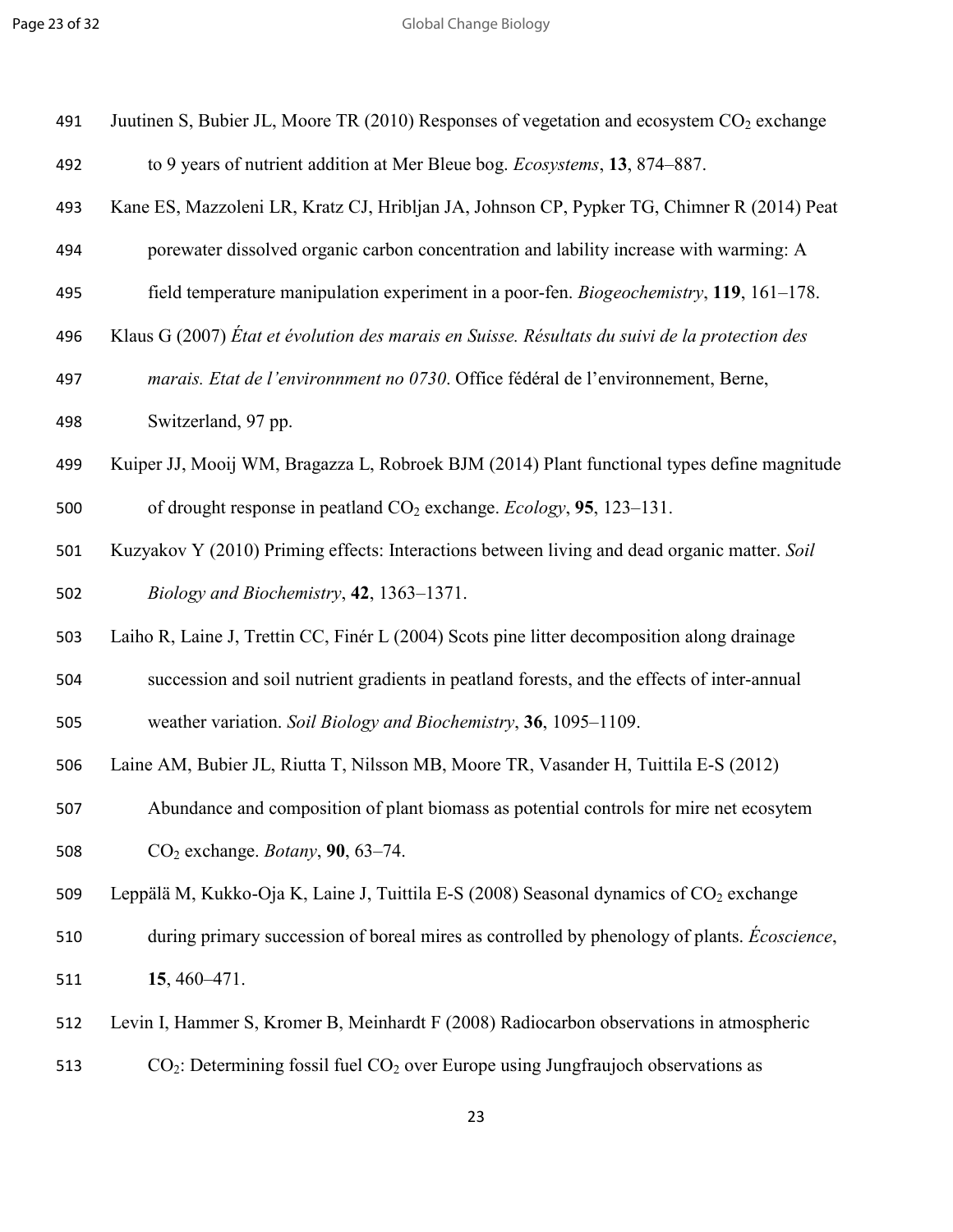| 514 |  |  |  |  | background. Science of the Total Environment, 391, 211-216. |
|-----|--|--|--|--|-------------------------------------------------------------|
|-----|--|--|--|--|-------------------------------------------------------------|

- 515 Levin I, Kromer B, Hammer S (2013) Atmospheric  $\Delta^{14}CO_2$  trend in Western European
- background air from 2000 to 2012. *Tellus B: Chemical and Physical Meteorology*, **65**.
- Lou XD, Zhai SQ, Kang B, Hu YL, Hu LL (2014) Rapid response of hydrological loss of DOC
- to water table drawdown and warming in Zoige peatland: Results from a mesocosm
- experiment. *PLoS ONE*, **9**, 19–21.
- Luo Z, Wang E, Sun OJ (2016) A meta-analysis of the temporal dynamics of priming soil carbon decomposition by fresh carbon inputs across ecosystems. *Soil Biology Biochemistry*, **10**, 96- 103.
- Millar DJ, Cooper DJ, Dwire KA, Hubbard RM, von Fischer J (2017) Mountain peatlands range
- from  $CO<sub>2</sub>$  sinks at high elevations to sources at low elevations: Implications for a changing climate. *Ecosystems*, **20**, 416–432.
- Moore TR, Bubier JL, Bledzki L (2007) Litter decomposition in temperate peatland ecosystems: The effect of substrate and site. *Ecosystems*, **10**, 949–963.
- Munir TM, Perkins M, Kaing E, Strack M (2015) Carbon dioxide flux and net primary
- production of a boreal treed bog: Responses to warming and water-table-lowering

simulations of climate change. *Biogeosciences*, **12**, 1091–1111.

- Murphy MT, McKinley A, Moore TR (2009) Variations in above- and below-ground vascular
- plant biomass and water table on a temperate ombrotrophic peatland. *Botany*, **87**, 845–853.
- Natali SM, Schuur EAG, Trucco C, Hicks Pries CE, Crummer KG, Baron Lopez AF (2011)
- Effects of experimental warming of air, soil and permafrost on carbon balance in Alaskan
- tundra. *Global Change Biology*, **17**, 1394–1407.
- 536 Neff JC, Hooper DU (2002) Vegetation and climate controls on potential CO<sub>2</sub>, DOC and DON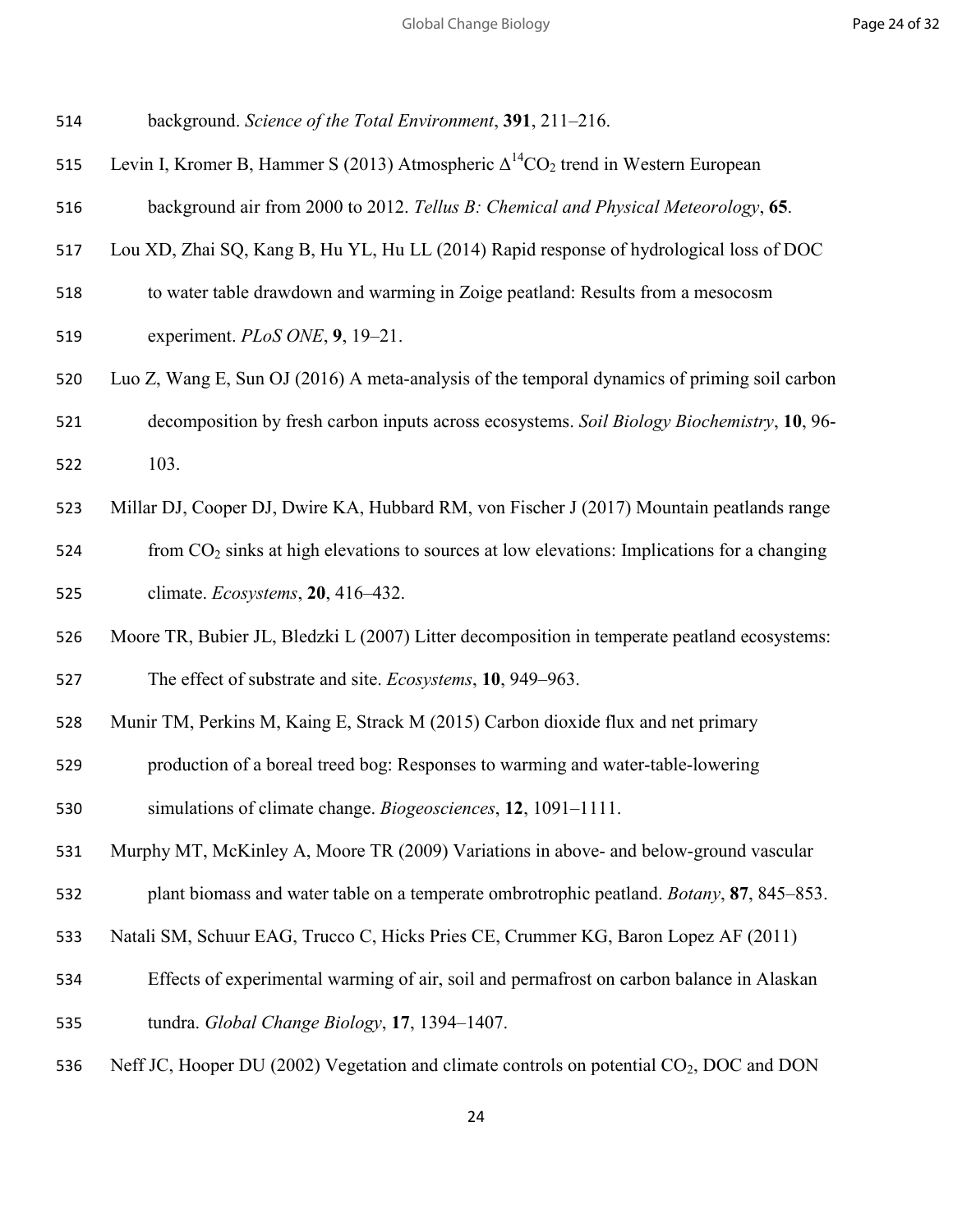| 537 | production in northern latitude soils. Global Change Biology, 8, 872–884.                             |
|-----|-------------------------------------------------------------------------------------------------------|
| 538 | Niemeyer J, Chen Y, Bollag J (1992) Characterization of humic acids, composts, and peat by            |
| 539 | diffuse reflectance fourier-transform infrared-spectroscopy. Soil Science Society of America          |
| 540 | Journal, 56, 135-140.                                                                                 |
| 541 | Philben M, Kaiser K, Benner R (2014) Does oxygen exposure time control the extent of organic          |
| 542 | matter decomposition in peatlands? Journal of Geophysical Research: Biogeosciences, 119,              |
| 543 | 897-909.                                                                                              |
| 544 | Piao S, Ciais P, Friedlingstein P et al. (2008) Net carbon dioxide losses of northern ecosystems in   |
| 545 | response to autumn warming. Nature, 451, 49–52.                                                       |
| 546 | Pinheiro J, Bates D, DebRoy S, Sarkar D, R Core Team (2016) nlme: Linear and Nonlinear                |
| 547 | Mixed Effects Models. R package version 3.1-128.                                                      |
| 548 | Potvin LR, Kane ES, Chimner RA, Kolka RK, Lilleskov EA (2015) Effects of water table                  |
| 549 | position and plant functional group on plant community, above ground production, and peat             |
| 550 | properties in a peatland mesocosm experiment (PEATcosm). Plant and Soil, 387, 277–294.                |
| 551 | Qiao N, Schaefer D, Blagodatskaya E, Zou X, Xu X, Kuzyakov Y (2014) Labile carbon retention           |
| 552 | compensates for CO <sub>2</sub> released by priming in forest soils. Global Change Biology, 20, 1943– |
| 553 | 1954.                                                                                                 |
| 554 | R Core Team (2016) R: A language and environment for statistical computing.                           |
| 555 | Reimer PJ, Brown, TA, and Reimer, RW (2004) Discussion: Reporting and calibration of post-            |
| 556 | bomb 14C data. Radiocarbon, 46, 1299-1304.                                                            |
| 557 | Robroek BJM, Albrecht RJH, Hamard S, Pulgarin A, Bragazza L, Buttler A, Jassey VE (2016)              |
| 558 | Peatland vascular plant functional types affect dissolved organic matter chemistry. Plant and         |
| 559 | Soil, 407, 135-143.                                                                                   |
|     |                                                                                                       |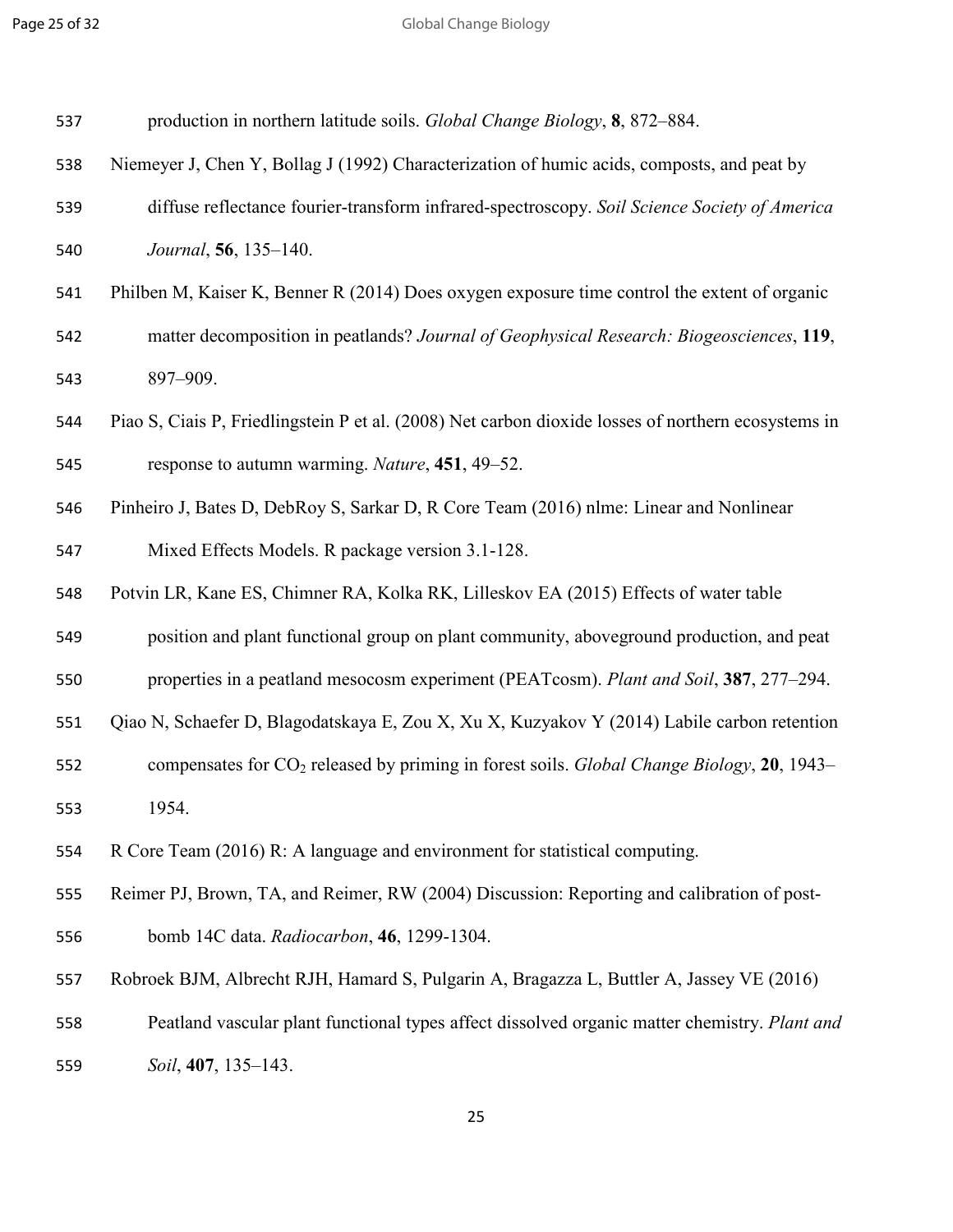- Schmidt MWI, Torn MS, Abiven S et al. (2011) Persistence of soil organic matter as an ecosystem property. *Nature*, **478**, 49–56.
- Shotyk W, Cheburkin AK, Appleby PG, Fankhauser A, Kramers JD (1997) Lead in three peat
- bog profiles, Jura Mountains, Switzerland: enrichment factors, isotopic composition, and
- chronology of atmospheric deposition. Water Air and Soil Pollution, **100**, 297–310.
- Singh S, Inamdar S, Mitchell M, McHale P (2014) Seasonal pattern of dissolved organic matter
- (DOM) in watershed sources: Influence of hydrologic flow paths and autumn leaf fall. *Biogeochemistry*, **118**, 321–337.
- 568 Stuiver M, Polach HA (1977) Reporting of <sup>14</sup>C data. Discussion. *Radiocarbon*, **19**, 355–363.
- Subke JA, Voke NR, Leronni V, Garnett MH, Ineson P (2011) Dynamics and pathways of
- autotrophic and heterotrophic soil CO2 efflux revealed by forest girdling. *Journal of Ecology*, **99**, 186–193.
- Sulman BN, Brzostek ER, Medici C, Shevliakova E, Menge DNL, Phillips RP (2017) Feedbacks
- between plant N demand and rhizosphere priming depend on type of mycorrhizal
- association. *Ecology Letters*, **20**, 1043–1053.
- Talbot J, Roulet NT, Sonnentag O, Moore TR (2014) Increases in aboveground biomass and leaf area 85 years after drainage in a bog. *Botany*, **92**, 713–721.
- 577 Updegraff K, Bridgham SD, Pastor J, Weishampel P, Harth C (2001) Response of  $CO<sub>2</sub>$  and CH<sub>4</sub>
- emissions from peatlands to warming and water table manipulation. *Ecological*
- *Applications*, **11**, 311–326.
- Waddington JM, Morris PJ, Kettridge N, Granath G, Thompson DK, Moore PA (2015)
- Hydrological feedbacks in northern peatlands. *Ecohydrology*, **8**, 113–127.
- Walker TN, Garnett MH, Ward SE, Oakley S, Bardgett RD, Ostle NJ (2016) Vascular plants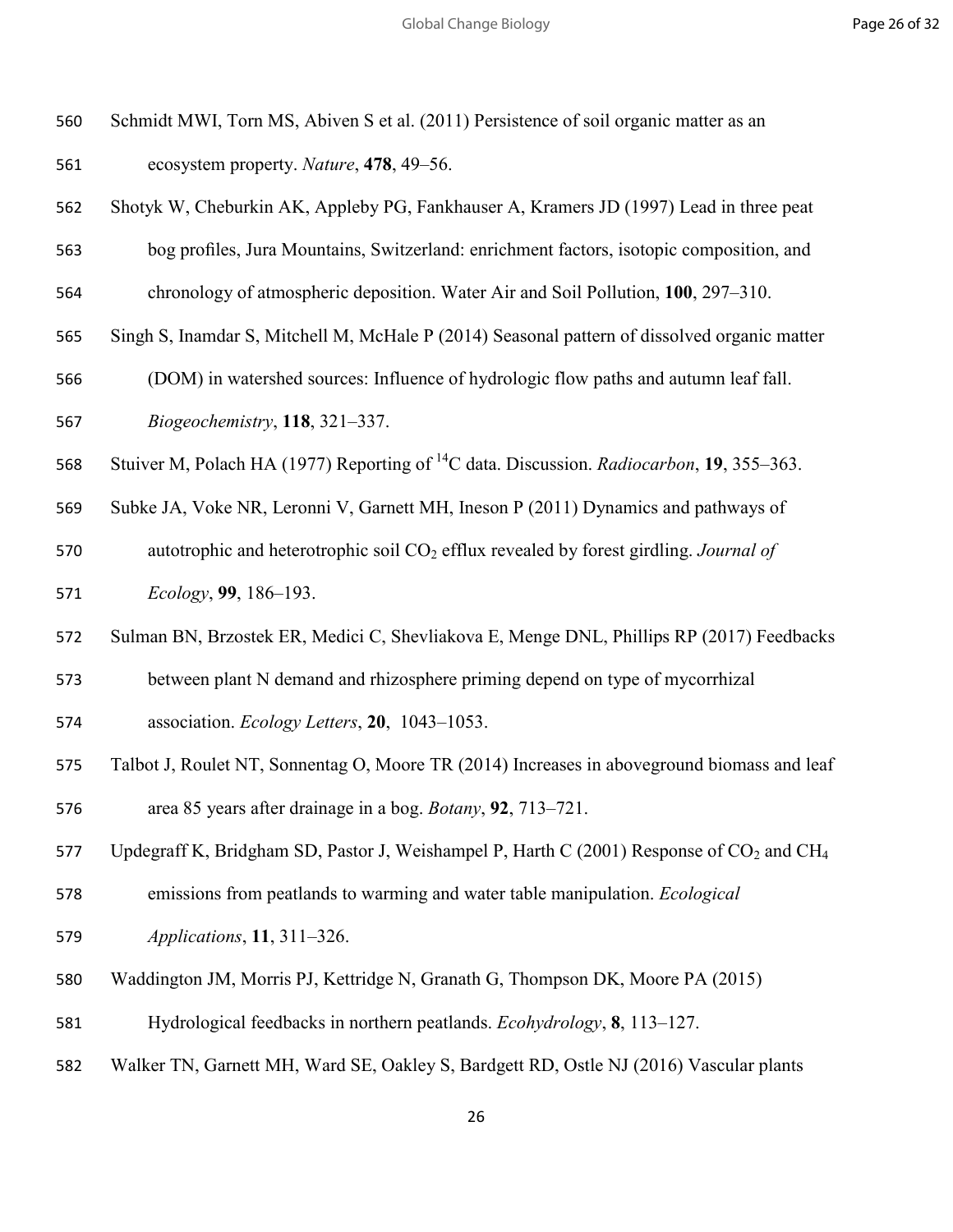| 583 | promote ancient peatland carbon loss with climate warming. Global Change Biology, 22,                 |
|-----|-------------------------------------------------------------------------------------------------------|
| 584 | 1880-1889.                                                                                            |
| 585 | Wang H, Richardson CJ, Ho M (2015) Dual controls on carbon loss during drought in peatlands.          |
| 586 | Nature Climate Change, 5, 584-588.                                                                    |
| 587 | Ward SE, Bardgett RD, McNamara NP, Ostle NJ (2009) Plant functional group identity                    |
| 588 | influences short-term peatland ecosystem carbon flux: Evidence from a plant removal                   |
| 589 | experiment. Functional Ecology, 23, 454-462.                                                          |
| 590 | Ward SE, Ostle NJ, Oakley S, Quirk H, Henrys PA, Bardgett RD (2013) Warming effects on                |
| 591 | greenhouse gas fluxes in peatlands are modulated by vegetation composition. <i>Ecology</i>            |
| 592 | Letters, 16, 1285-1293.                                                                               |
| 593 | Weltzin JF, Pastor J, Harth C, Bridgham SD, Updegraff K, Chapin CT (2000) Response of bod             |
| 594 | and fen plant communities to warming and ware table manipulations. <i>Ecology</i> , <b>81</b> , 3464– |
| 595 | 3478.                                                                                                 |
| 596 | Yu ZC (2012) Northern peatland carbon stocks and dynamics: A review. Biogeosciences, 9,               |
| 597 | 4071-4085.                                                                                            |
| 598 | Zhu B, Cheng W (2011) Rhizosphere priming effect increases the temperature sensitivity of soil        |
| 599 | organic matter decomposition. Global Change Biology, 17, 2172–2183.                                   |
| 600 |                                                                                                       |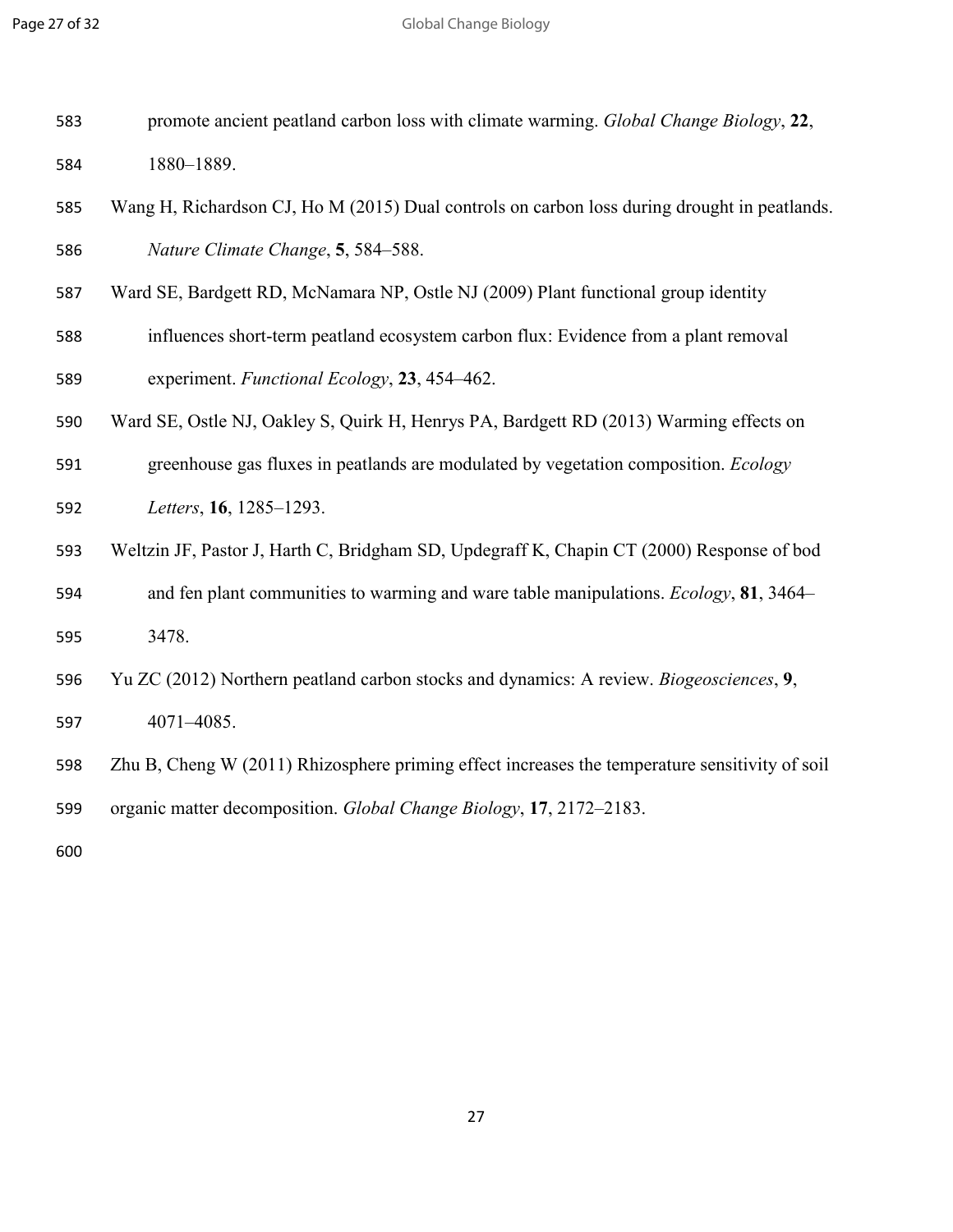**TABLE 1** Geographical location, climatic conditions for the year 2014 and the average for the period 2005-2013 (in brackets), cumulative hours of vapour-pressure deficit (VPD) and water-table depth during plant growing season 2014, vascular plant biomass and surface cover (%), pore-water chemistry, and estimated age of surface peat (with corresponding  ${}^{14}C$  signature) at the two study sites. Aboveground plant biomass is the mean of 5 replicates for each site. Water table depth is the seasonal mean of continuous measurements collected in one representative piezometer during the plant growing season at each site. Plant cover estimates are mean  $(± 1 SE)$  of 3 replicates for each site. Pore-water chemistry is the seasonal mean  $(\pm 1 \text{ SE})$  of 3 replicates for each site as measured in the control plots where vascular plants were not clipped (+V treatment). Different superscripts indicate significant differences between the peatlands ( $P < 0.05$ ). The age of the peat was calculated from a reference dataset of atmospheric <sup>14</sup>C measurements carried out at the Jungfraujoch station and refers to years before 2014.

|                                                                 | Praz Rodet                | Hochrajen                 |
|-----------------------------------------------------------------|---------------------------|---------------------------|
| Elevation (m a.s.l.)                                            | 1035                      | 1885                      |
| Latitude and longitude                                          | 46°33'N, 6°10'E           | 46°36'N, 7°58'E           |
|                                                                 |                           |                           |
| Mean annual air temperature $(^{\circ}C)$                       | 7.0(6.2)                  | 3.7(3.3)                  |
| Mean annual precipitation (mm)                                  | 1219 (1264)               | 1427 (1372)               |
|                                                                 |                           |                           |
| $VPD > 1.5$ kPa (hours)                                         | 150                       | 53                        |
| Mean water-table depth (cm)                                     | $-17.8$                   | $-15.6$                   |
| Total aboveground vascular plant biomass $(g m-2)$              | $160^a \pm 21$            | $74^{b} \pm 7$            |
| Total vascular plant cover (%)                                  | $63.0^a \pm 2.0$          | $35.4^b \pm 5.3$          |
| Graminoids (%)                                                  | $26.5^a \pm 3.3$          | $19.0^a \pm 3.4$          |
| Shrubs $(\%)$                                                   | $20.0^a \pm 2.6$          | $8.3^{b} \pm 1.8$         |
| Forbs $(\% )$                                                   | $1.2^a \pm 0.5$           | $1.8^a \pm 1.8$           |
| Standing litter $(\% )$                                         | 15. $2^a \pm 1.4$         | $6.3^b \pm 1.9$           |
| Total moss cover $(\% )$                                        | $100^{\text{ a}} \pm 0.0$ | $100^{\text{ a}} \pm 0.0$ |
|                                                                 |                           |                           |
| pH                                                              | $4.25^a \pm 0.02$         | $4.37^{\rm a} \pm 0.15$   |
| Conductivity ( $\mu$ S cm <sup>-1</sup> )                       | $31.03^a \pm 0.64$        | $27.81^a \pm 7.34$        |
| Total N $(mg l^{-1})$                                           | $0.39^a \pm 0.03$         | $0.30^b \pm 0.02$         |
| $NH_4^+$ (mg $l^{-1}$ )                                         | $0.018^a \pm 0.003$       | $0.007^b \pm 0.002$       |
| $NO_3$ <sup>-</sup> (mg l <sup>-1</sup> )                       | $0.034^a \pm 0.002$       | $0.032^a \pm 0.001$       |
| $DOC$ (mg $l^{-1}$ )                                            | $22.14^a \pm 1.12$        | $16.57^b \pm 1.53$        |
|                                                                 |                           |                           |
| Age at 5-10 cm (years / $\%Mod^{14}C \pm 1\sigma$ )             | $16/110.23 \pm 0.48$      | $1/103.41 \pm 0.47$       |
| Age at 10-15 cm (years / $\%Mod$ <sup>14</sup> C ± 1 $\sigma$ ) | $30/120.75 \pm 0.53$      | $16/110.01 \pm 0.48$      |
| Age at 15-20 cm (years / %Mod <sup>14</sup> C ± 1 $\sigma$ )    | $40/139.28 \pm 0.61$      | $26/117.12 \pm 0.51$      |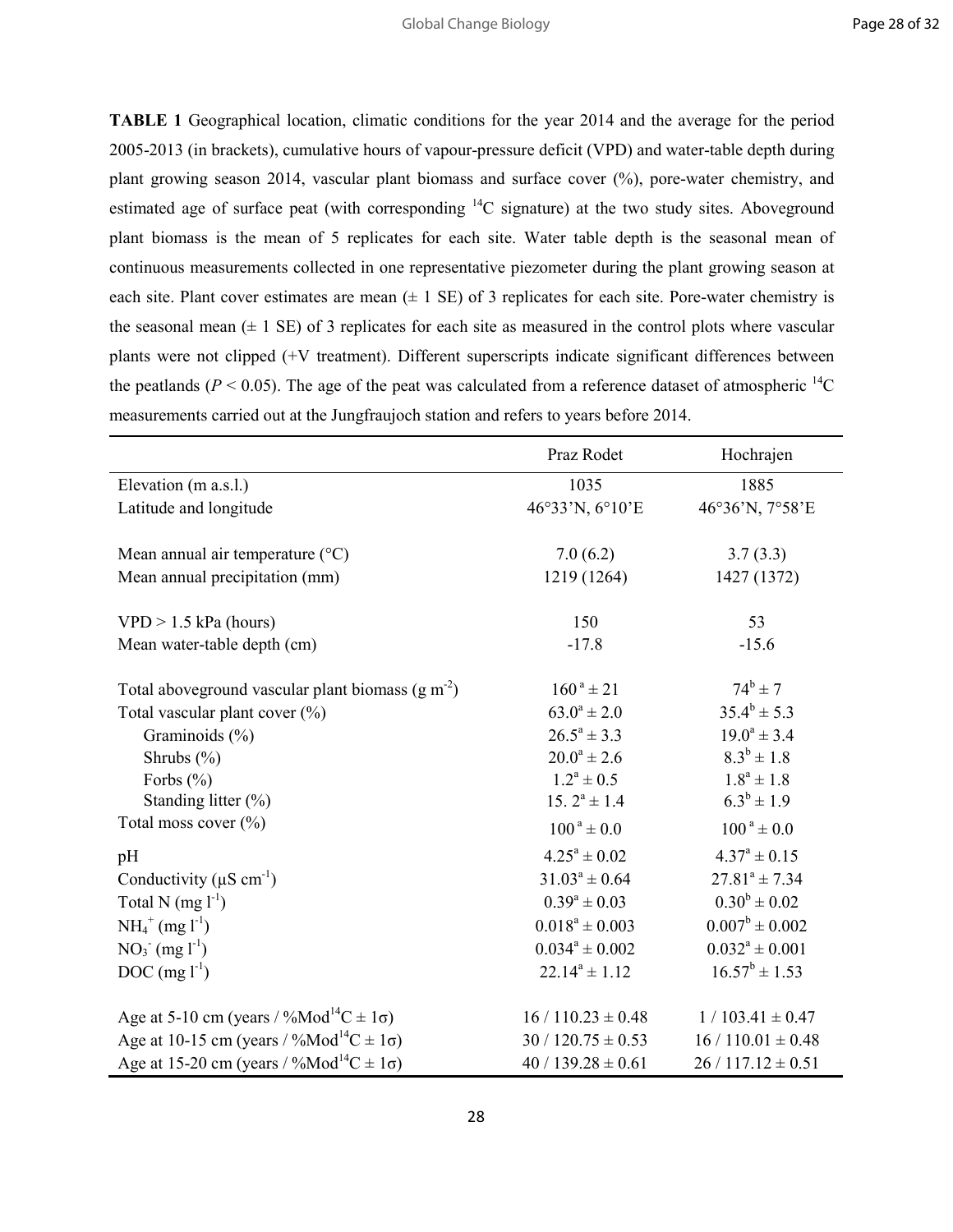#### **FIGURE CAPTIONS**

**Fig. 1** Seasonal dynamics of ecosystem  $CO<sub>2</sub>$  fluxes in relation to the presence or absence of vascular plants in two peatlands at different elevations. (a) Net ecosystem exchange (NEE), (b) Gross ecosystem productivity (GEP), (c) Ecosystem respiration  $(R_{\text{eco}})$ . The two peatlands were located at low (1035 m a.s.l.) and high elevation (1885 m a.s.l.) and two treatments were applied, i.e. mosses plus vascular plants present (+V, controls) or removal of vascular plants by clipping (-V, *Sphagnum* mosses alone). Panels on the left show the seasonal dynamics of mean values  $(\pm 1 \text{ SE}, n = 3)$ , whereas those on the right show the overall seasonal means ( $\pm$  1 SE,  $n = 3$ ). Asterisks indicate significant differences of mean CO<sub>2</sub> fluxes between treatments at each site and between elevations ( $* = P \lt 0.1$ ;  $* = P \lt 0.05$ ;  $*** = P \lt 0.001$ ). Negative values of NEE indicate a net assimilation of atmospheric  $CO<sub>2</sub>$ .

Fig. 2<sup>14</sup>C content of ecosystem respired  $CO_2$  associated with the presence of vascular plants in two peatlands at low and high elevations (1035 and 1885 m a.s.l., respectively) at peak biomass (July) and late in the growing season (end of September). Median and range  $(n = 3)$  of respired <sup>14</sup>C-CO<sub>2</sub> associated with the presence of vascular plants (DV plant associated). Dotted line indicates the mean atmospheric  $^{14}$ C-CO2 signature (102.91 %Modern) as measured in June, July, August and September 2014 at the Jungfraujoch atmospheric research station. Numbers beneath the dotted line are *P*-values from t-tests for differences of each date and elevation to this reference line. Significant differences ( $P < 0.05$ ) are interpreted as a signal of plant-induced heterotrophic respiration of peat carbon through the rhizosphere priming effect.

**Fig. 3** Mean seasonal values ( $\pm$  1 SE,  $n = 3$ ) of humification indices of dissolved organic matter based on FT-IR spectra. Pore-water samples were collected monthly from May through October 2014 in the two peatlands at low and high elevations (1035 and 1885 m a.s.l., respectively) in relation to the presence  $(+V)$ or absence  $(-V)$  of vascular plants. The selected functional groups are: aliphatics  $(2943 \text{ cm}^{-1} \text{ region})$ , carboxylic acids and aromatic esters (1720 cm<sup>-1</sup> region), aromatics (1630 cm<sup>-1</sup> region), lignins (1510 cm<sup>-1</sup> region), phenols (1420 cm<sup>-1</sup> region) and they are expressed as a ratio to polysaccharides (1090 cm<sup>-1</sup> region). Significant differences between treatments are indicated with asterisks ( $* = P < 0.1$ ,  $* = P < 0.1$  $0.05$ , \*\* =  $P < 0.01$ ; \*\*\* =  $P < 0.001$ ), whereas no significant differences were observed between the two sites.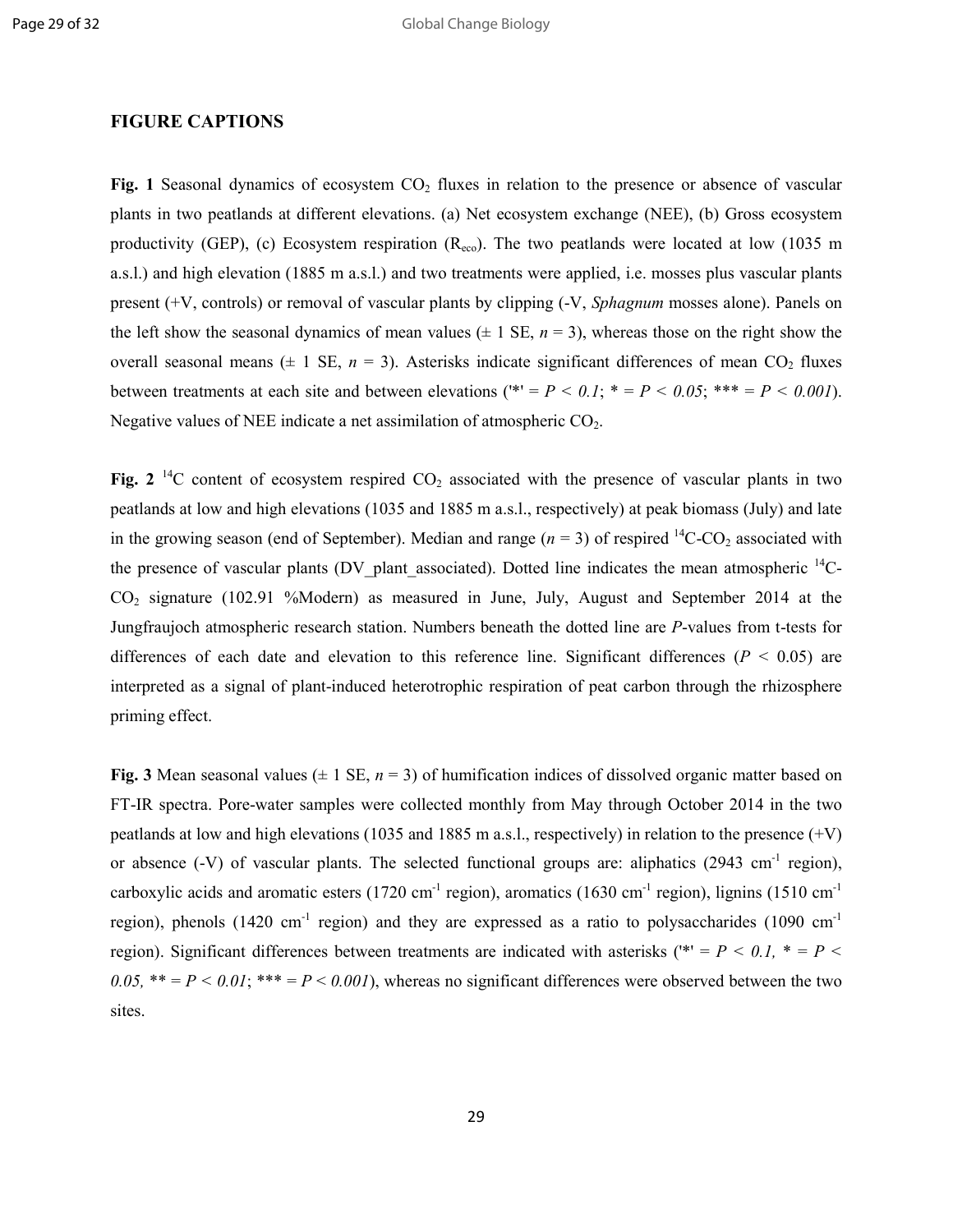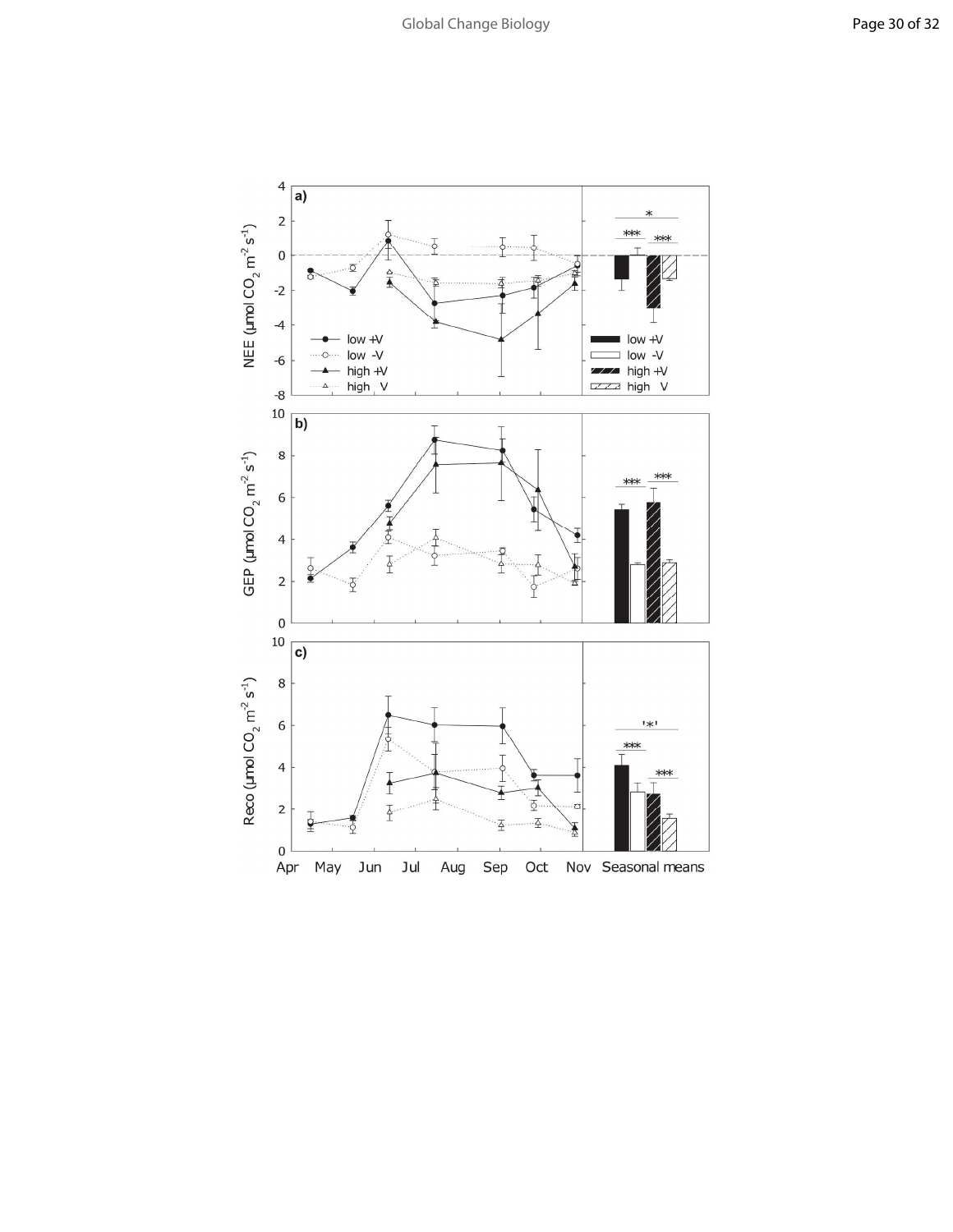